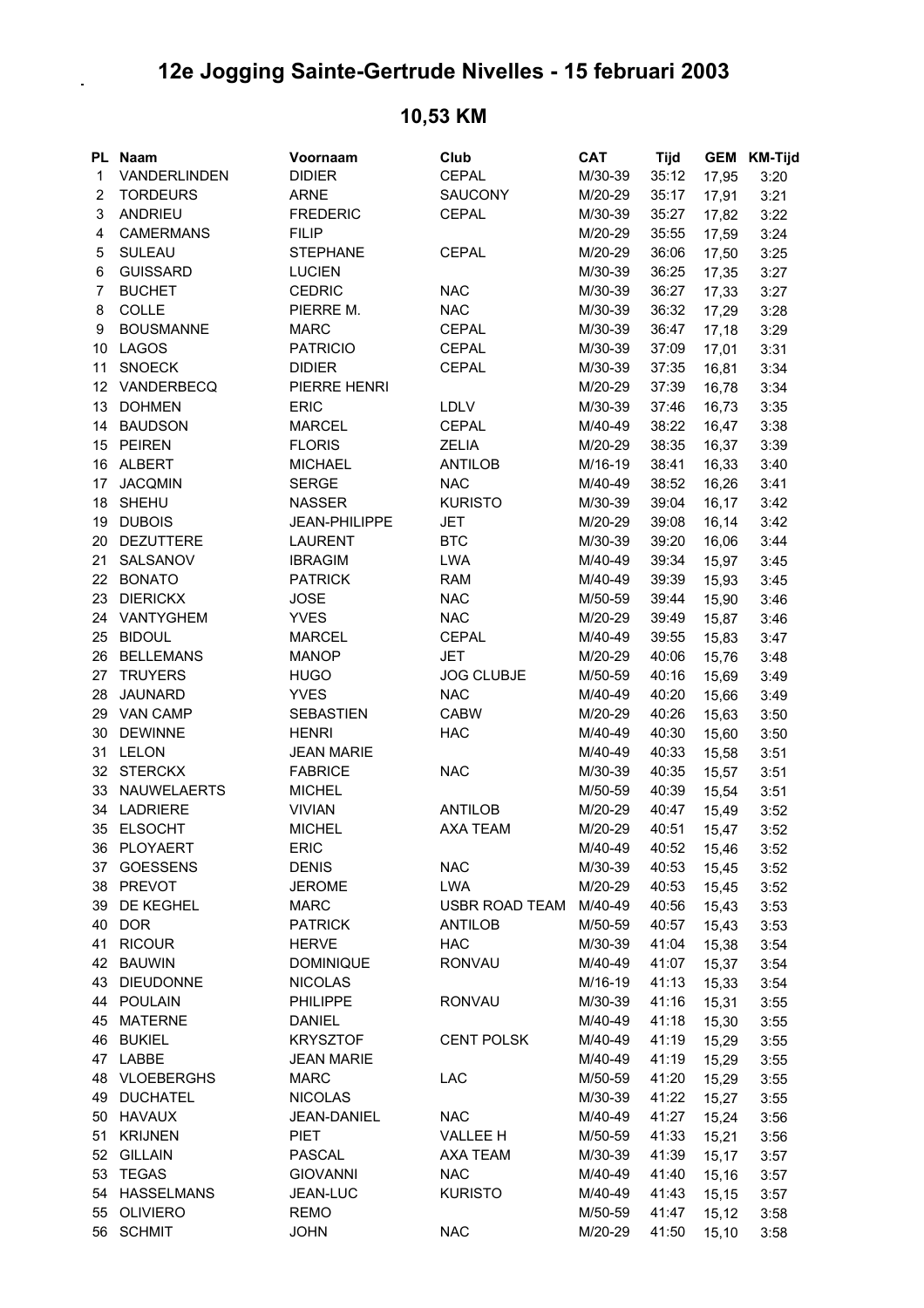| 57 | <b>VERSMISSEN</b>  | <b>FABIAN</b>      | USBR ROAD TEAM        | M/16-19 | 41:54       | 15,08  | 3:58 |
|----|--------------------|--------------------|-----------------------|---------|-------------|--------|------|
|    | 58 ALBERT          | <b>FREDERIC</b>    | <b>USBR ROAD TEAM</b> | M/20-29 | 42:01       | 15,04  | 3:59 |
|    | 59 DECLEVES        | PAUL-EMILE         | <b>ACG</b>            | M/50-59 | 42:03       | 15,02  | 3:59 |
|    | 60 COREMANS        | <b>CYRIEL</b>      |                       | M/50-59 | 42:05       | 15,01  | 3:59 |
| 61 | <b>TECHY</b>       | <b>DANIEL</b>      | <b>RCB</b>            | M/40-49 | 42:14       | 14,96  | 4:00 |
|    | 62 MENSCHAERT      | <b>FREDERIC</b>    | <b>USBR ROAD TEAM</b> | M/30-39 | 42:23       | 14,91  | 4:01 |
|    | 63 FIGEYS          | <b>MANUEL</b>      | <b>LWA</b>            | M/40-49 | 42:24       | 14,90  | 4:01 |
|    | 64 VERBESSELT      | <b>KEVIN</b>       |                       | M/20-29 | 42:25       | 14,90  | 4:01 |
|    | 65 VIAENE          | <b>ERIC</b>        |                       | M/30-39 | 42:34       | 14,84  | 4:02 |
|    | 66 GODIER          |                    |                       |         |             |        |      |
|    |                    | <b>ALBERT</b>      | <b>DEMARSIN</b>       | M/40-49 | 42:35       | 14,84  | 4:02 |
|    | 67 LIEKENS         | <b>MARC</b>        | <b>MAC</b>            | M/30-39 | 42:36       | 14,83  | 4:02 |
| 68 | REY                | <b>PHILIPPE</b>    | <b>ANTILOB</b>        | M/40-49 | 42:46       | 14,77  | 4:03 |
|    | 69 PITREBOIS       | EDDY               | <b>MARDI SOIR</b>     | M/20-29 | 42:49       | 14,76  | 4:03 |
|    | 70 WYNS            | <b>JOS</b>         | <b>HULS</b>           | M/50-59 | 42:56       | 14,72  | 4:04 |
| 71 | VANDENBROECK       | <b>STEVE</b>       | <b>JOG CLUBJE</b>     | M/20-29 | 42:59       | 14,70  | 4:04 |
|    | 72 MICHEL          | <b>PATRICK</b>     | A.F                   | M/30-39 | 43:01       | 14,69  | 4:05 |
|    | 73 TANGHE          | <b>ROBERT</b>      |                       | M/50-59 | 43:02       | 14,68  | 4:05 |
|    | 74 VANLAETHEM      | <b>RUDY</b>        |                       | M/40-49 | 43:02       | 14,68  | 4:05 |
| 75 | <b>JANSSENS</b>    | <b>PHILIPPE</b>    |                       | M/40-49 | 43:05       | 14,66  | 4:05 |
|    | 76 DEN HOUDIJKER   | <b>JONATHAN</b>    | <b>VALLEE H</b>       | M/20-29 | 43:06       | 14,66  | 4:05 |
|    | 77 DE LEENER       | <b>JEAN-MARIE</b>  | <b>NAC</b>            | M/40-49 | 43:06       | 14,66  | 4:05 |
| 78 | POULIN             | <b>JOEL</b>        | <b>NAC</b>            | M/50-59 | 43:17       | 14,60  | 4:06 |
| 79 | <b>LEUPE</b>       | <b>JEAN LOUIS</b>  | LDLV                  | M/40-49 | 43:19       | 14,59  | 4:06 |
| 80 | <b>HENDERYCKX</b>  | PIERRE FRANCOIS    |                       | M/40-49 | 43:24       | 14,56  | 4:07 |
| 81 | <b>BOUDART</b>     | <b>PIERRE</b>      |                       | M/40-49 | 43:26       | 14,55  | 4:07 |
| 82 | <b>SIJMUS</b>      | WILLY              |                       | M/40-49 | 43:30       | 14,52  | 4:07 |
| 83 | <b>DERIVEAU</b>    | <b>JEAN</b>        |                       | M/50-59 | 43:34       | 14,50  | 4:08 |
| 84 | <b>ZEIDLER</b>     | <b>QUENTIN</b>     | <b>GLOBE TR</b>       | M/16-19 | 43:36       |        |      |
|    |                    |                    |                       |         |             | 14,49  | 4:08 |
| 85 | <b>DION</b>        | <b>CHANTAL</b>     | <b>KURISTO</b>        | D/50-59 | 43:38       | 14,48  | 4:08 |
| 86 | DE MEESTER         | <b>JEAN LUC</b>    | <b>CS EGHEZEE</b>     | M/40-49 | 43:42       | 14,46  | 4:09 |
| 87 | <b>MIOT</b>        | <b>ALAIN</b>       | <b>KURISTO</b>        | M/40-49 | 43:47       | 14,43  | 4:09 |
| 88 | <b>ROTTIER</b>     | <b>QUENTIN</b>     | <b>BTC</b>            | M/20-29 | 43:49       | 14,42  | 4:09 |
| 89 | MAGE               | <b>ALAIN</b>       | JOG +                 | M/40-49 | 43:51       | 14,41  | 4:09 |
| 90 | ROZZI              | <b>STEPHANE</b>    | <b>BRU TRI CLUB</b>   | M/20-29 | 43:54       | 14,39  | 4:10 |
| 91 | <b>GIGOT</b>       | <b>JACQUES</b>     | AXA TEAM              | M/30-39 | 43:56       | 14,38  | 4:10 |
|    | 92 ALSTEENS        | <b>KURT</b>        | <b>BOCCALIN</b>       | M/30-39 | 43:58       | 14,37  | 4:10 |
|    | 93 LORAUX          | <b>ETIENNE</b>     | <b>AXA TEAM</b>       | M/40-49 | 44:00 14,36 |        | 4:10 |
|    | 94 LEMONNIER       | <b>THIERRY</b>     | LA MULE               | M/30-39 | 44:01       | 14,35  | 4:10 |
|    | 95 LEMAIRE         | <b>SERGE</b>       | <b>KURISTO</b>        | M/40-49 | 44:04       | 14,34  | 4:11 |
|    | 96 VAN HECKE       | <b>GEORGES</b>     |                       | M/40-49 | 44:05       | 14,33  | 4:11 |
|    | 97 BULTOT          | <b>THIERRY</b>     | <b>FANAJOG</b>        | M/30-39 | 44:06       | 14,33  | 4:11 |
|    | 98 SEL             | <b>MICHEL</b>      | <b>NAC</b>            | M/60-69 | 44:07       | 14,32  | 4:11 |
|    | 99 VALLOIS         | <b>MICHAEL</b>     | <b>JET</b>            | M/30-39 | 44:08       | 14,32  | 4:11 |
|    | 100 JIMENEZ        | <b>JEAN CLAUDE</b> | <b>RCB</b>            | M/40-49 | 44:13       | 14,29  | 4:11 |
|    | 101 BAGUETTE       | <b>FABIEN</b>      | <b>JET</b>            | M/30-39 | 44:30       | 14,20  | 4:13 |
|    | 102 VANDELEENE     | <b>PHILLIPPE</b>   | <b>NAC</b>            | M/40-49 | 44:33       | 14,18  | 4:13 |
|    | 103 DURAY          | DANIEL             | THEODO TEMPRO         | M/40-49 | 44:34       | 14,18  | 4:13 |
|    | 104 MATHOZ         | <b>DAMIEN</b>      |                       | M/30-39 | 44:35       |        |      |
|    |                    |                    |                       |         |             | 14,17  | 4:14 |
|    | 105 DE SMET        | <b>BERNADETTE</b>  | <b>USBR ROAD TEAM</b> | D/40-49 | 44:35       | 14, 17 | 4:14 |
|    | 106 SIMON          | <b>MICHEL</b>      | <b>RONVAU</b>         | M/40-49 | 44:43       | 14,13  | 4:14 |
|    | 107 BARATA         | <b>HORACIO</b>     |                       | M/30-39 | 44:45       | 14, 12 | 4:14 |
|    | 108 LEMPEREUR      | <b>JEAN LUC</b>    | <b>KURISTO</b>        | M/40-49 | 44:46       | 14,11  | 4:15 |
|    | 109 BEIGNE         | <b>FRANCIS</b>     | <b>NAC</b>            | M/40-49 | 44:47       | 14,11  | 4:15 |
|    | 110 MASTROIANNI    | <b>ENRICO</b>      |                       | M/30-39 | 44:47       | 14,11  | 4:15 |
|    | 111 BEEDLE         | <b>PASCAL</b>      |                       | M/30-39 | 44:53       | 14,08  | 4:15 |
|    | 112 LAUWERS        | <b>MICHEL</b>      | LWA                   | M/40-49 | 44:54       | 14,07  | 4:15 |
|    | 113 DE DOYARD      | <b>FRANCOIS</b>    |                       | M/20-29 | 44:55       | 14,07  | 4:15 |
|    | 114 RENGLE         | <b>HANNES</b>      | <b>JOG CLUBJE</b>     | M/16-19 | 44:57       | 14,06  | 4:16 |
|    | 115 FABRIQUE       | <b>FREDERIC</b>    |                       | M/30-39 | 45:06       | 14,01  | 4:16 |
|    | 116 DE MEES        | <b>MARC</b>        | <b>JOG CLUBJE</b>     | M/60-69 | 45:08       | 14,00  | 4:17 |
|    | <b>117 TAYMANS</b> | <b>DIDIER</b>      | USBR ROAD TEAM        | M/30-39 | 45:10       | 13,99  | 4:17 |
|    | 118 JAUNIAU        | <b>DANIEL</b>      | <b>NAC</b>            | M/40-49 | 45:11       | 13,98  | 4:17 |
|    |                    |                    |                       |         |             |        |      |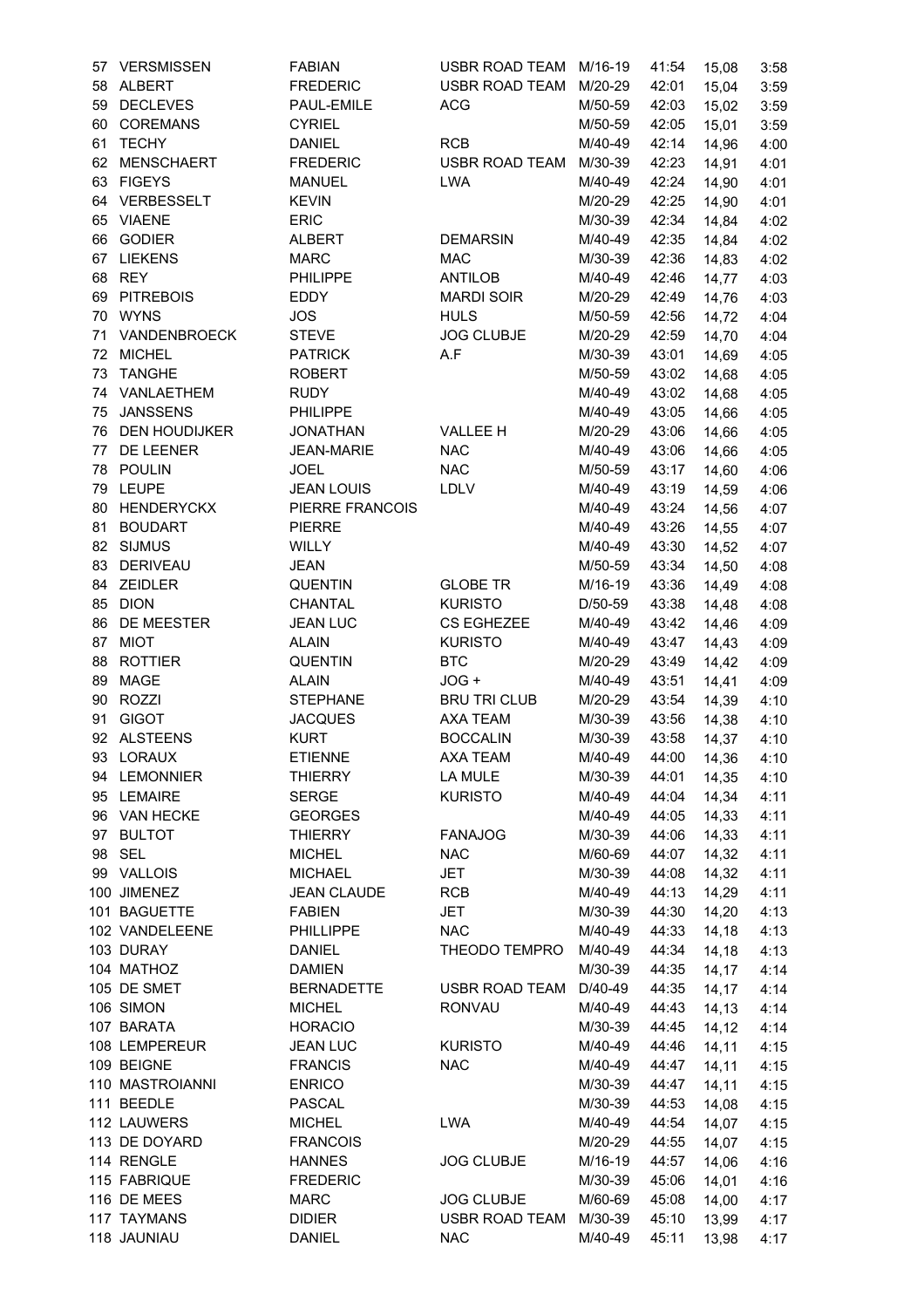| 119 FURNARI               | <b>ROBERTO</b>    | JET                   | M/40-49 | 45:13 | 13,97 | 4:17 |
|---------------------------|-------------------|-----------------------|---------|-------|-------|------|
| 120 TONGLET               | <b>PIERRE</b>     |                       | M/40-49 | 45:14 | 13,97 | 4:17 |
| 121 HUYGENS               | <b>GUY</b>        | ECS                   | M/40-49 | 45:15 | 13,96 | 4:17 |
| 122 NEMRY                 | <b>FRANCOISE</b>  | <b>CEPAL</b>          | D/30-39 | 45:18 | 13,95 | 4:18 |
| 123 BROZE                 | <b>LAURENT</b>    |                       | M/30-39 | 45:19 | 13,94 | 4:18 |
| 124 DEWOLF                | <b>PHILIPPE</b>   | <b>ESM</b>            | M/50-59 | 45:20 | 13,94 | 4:18 |
| 125 GILSON                | <b>MICHEL</b>     | <b>JET</b>            | M/50-59 | 45:20 | 13,94 | 4:18 |
| 126 COMBLEZ               | <b>PHILIPPE</b>   | <b>NAC</b>            | M/40-49 | 45:21 | 13,93 | 4:18 |
| 127 VANDENBROECK          | <b>TOM</b>        | <b>JOG CLUBJE</b>     | M/20-29 | 45:23 | 13,92 | 4:18 |
| 128 SCHALLER              | <b>YVES</b>       | AXA TEAM              | M/40-49 | 45:29 | 13,89 | 4:19 |
| 129 HUME                  | <b>YVAN</b>       | <b>NAC</b>            | M/50-59 | 45:30 | 13,89 | 4:19 |
| 130 FABRY                 | <b>PATRICK</b>    |                       | M/30-39 | 45:30 | 13,89 | 4:19 |
| 131 ALLARD                | <b>LAURENT</b>    | <b>NAC</b>            | M/20-29 | 45:32 | 13,88 | 4:19 |
| 132 POTIAUX               | <b>JOEL</b>       |                       | M/30-39 | 45:34 | 13,87 | 4:19 |
| 133 DE CAT                | <b>PETER</b>      | <b>ROBA</b>           | M/20-29 | 45:35 | 13,86 | 4:19 |
| 134 BOUGARD               | <b>FABIAN</b>     |                       | M/20-29 | 45:36 | 13,86 | 4:19 |
| 135 DEVICK                | <b>EMILY</b>      | <b>NAC</b>            | D/20-29 | 45:36 | 13,86 | 4:19 |
| 136 LAUWERS               | <b>BERNARD</b>    | <b>NAC</b>            | M/40-49 | 45:37 | 13,85 | 4:19 |
| 137 DE RIDDER             | <b>URBAIN</b>     |                       | M/30-39 | 45:39 | 13,84 | 4:20 |
| 138 FORNIER               | <b>JEAN-ROGER</b> | <b>RCB</b>            | M/40-49 | 45:40 | 13,84 | 4:20 |
| 139 GLOIRE                | <b>MICHEL</b>     |                       | M/30-39 | 45:44 | 13,81 | 4:20 |
| 140 BODART                | <b>RODOLPHE</b>   |                       | M/20-29 | 45:45 |       | 4:20 |
|                           |                   |                       |         |       | 13,81 |      |
| 141 GOES                  | <b>FREDERIC</b>   |                       | M/40-49 | 45:47 | 13,80 | 4:20 |
| 142 PARSY                 | <b>DONAT</b>      | <b>ANTILOB</b>        | M/30-39 | 45:49 | 13,79 | 4:21 |
| 143 BAIKRICH              | <b>GUY</b>        | <b>RCB</b>            | M/50-59 | 45:50 | 13,78 | 4:21 |
| 144 VERHEIRSTRAETEN       | <b>JOHNNY</b>     | <b>ESC</b>            | M/40-49 | 45:52 | 13,77 | 4:21 |
| 145 VERHULST              | <b>GEORGES</b>    | RCB                   | M/50-59 | 45:54 | 13,76 | 4:21 |
| 146 ZOCASTELLO            | <b>NICOLAS</b>    | <b>JET</b>            | M/16-19 | 45:57 | 13,75 | 4:21 |
| 147 DE GEEST              | <b>ALEXANDRE</b>  |                       | M/30-39 | 45:57 | 13,75 | 4:21 |
| 148 DECOCK                | <b>DANNY</b>      |                       | M/40-49 | 45:58 | 13,74 | 4:21 |
| 149 LABBE                 | <b>THIBAUT</b>    |                       | M/16-19 | 45:59 | 13,74 | 4:22 |
| 150 HERION                | <b>ERIC</b>       | <b>FANAJOG</b>        | M/40-49 | 46:01 | 13,73 | 4:22 |
| 151 HOORENS               | <b>CARLOS</b>     | LDLV                  | M/30-39 | 46:07 | 13,70 | 4:22 |
| 152 JACQMIN               | <b>MICHEL</b>     | <b>NAC</b>            | M/40-49 | 46:10 | 13,69 | 4:23 |
| 153 CLAESSENS             | <b>OLIVIER</b>    | <b>TEND DET</b>       | M/20-29 | 46:11 | 13,68 | 4:23 |
| 154 GYRE                  | <b>MARC</b>       | LILLY                 | M/20-29 | 46:14 | 13,67 | 4:23 |
| 155 COPPENS               | PIERRE            |                       | M/50-59 | 46:15 | 13,66 | 4:23 |
| 156 DEMARETS              | <b>MURIELLE</b>   | <b>NAC</b>            | D/20-29 | 46:19 | 13,64 | 4:23 |
| 157 TURNEER               | <b>ROGER</b>      | <b>LWA</b>            | M/60-69 | 46:20 | 13,64 | 4:24 |
| 158 BREES                 | <b>PETER</b>      | <b>BTC</b>            | M/20-29 | 46:23 | 13,62 | 4:24 |
| 159 POUPELEER             | <b>ALAIN</b>      | <b>COUROBAR</b>       | M/40-49 | 46:26 | 13,61 | 4:24 |
| 160 OLIVIER               | PIERRE HENRI      | <b>COUROBAR</b>       | M/50-59 | 46:28 | 13,60 | 4:24 |
| 161 LETELLIER             | <b>JEAN LUC</b>   |                       | M/30-39 | 46:35 | 13,56 | 4:25 |
| 162 CRISTOFOLI            | <b>MAURICE</b>    | JET                   | M/50-59 | 46:38 | 13,55 | 4:25 |
| 163 VERBEEK               | JEAN-LUC          |                       | M/40-49 | 46:39 | 13,54 | 4:25 |
| <b>164 FINE</b>           | PAUL              | <b>RCB</b>            | M/50-59 | 46:40 | 13,54 | 4:25 |
| 165 DELCORDE              | <b>BERNARD</b>    |                       | M/30-39 | 46:40 | 13,54 | 4:25 |
| 166 SCAUT                 | <b>CHRISTIAN</b>  | <b>NAC</b>            | M/40-49 | 46:43 | 13,52 | 4:26 |
| 167 LALLEMAND             | LUC               | <b>WINTERTH</b>       | M/40-49 | 46:44 | 13,52 | 4:26 |
| 168 DESSY                 | <b>DAVID</b>      | <b>FLEURUS</b>        | M/20-29 | 46:44 | 13,52 | 4:26 |
| 169 GAUDIN                | <b>FREDERIC</b>   | <b>RCB</b>            | M/30-39 | 46:47 | 13,50 | 4:26 |
| 170 BARBIER               | <b>YVES</b>       | <b>USBR ROAD TEAM</b> | M/40-49 | 46:51 | 13,49 | 4:26 |
| 171 LAUWERS               | <b>AURELIEN</b>   |                       | M/16-19 | 46:51 | 13,49 | 4:26 |
| 172 GHAYE                 | PHILIP            |                       | M/40-49 | 46:53 | 13,48 | 4:27 |
| 173 PEETERS               | <b>FREDERIC</b>   |                       | M/20-29 | 46:54 | 13,47 | 4:27 |
| 174 FRANCOISSE            | <b>ALAIN</b>      | <b>JAMES</b>          | M/40-49 | 46:58 |       | 4:27 |
| 175 LEHAIRE               | <b>PHILIPPE</b>   | <b>JET</b>            | M/50-59 | 46:59 | 13,45 |      |
| 176 COPOIS                | <b>PHILIPPE</b>   |                       | M/40-49 | 47:02 | 13,45 | 4:27 |
| 177 BOVY                  |                   | <b>NAC</b>            |         |       | 13,43 | 4:28 |
|                           | DANIEL<br>ANDRE   |                       | M/50-59 | 47:03 | 13,43 | 4:28 |
| 178 POLART<br>179 MERCKEN |                   | <b>VALLEE H</b>       | M/50-59 | 47:06 | 13,41 | 4:28 |
|                           | YVETTE            | LDLV                  | D/40-49 | 47:07 | 13,41 | 4:28 |
| 180 PONCE                 | <b>CHRISTOPHE</b> |                       | M/30-39 | 47:08 | 13,40 | 4:28 |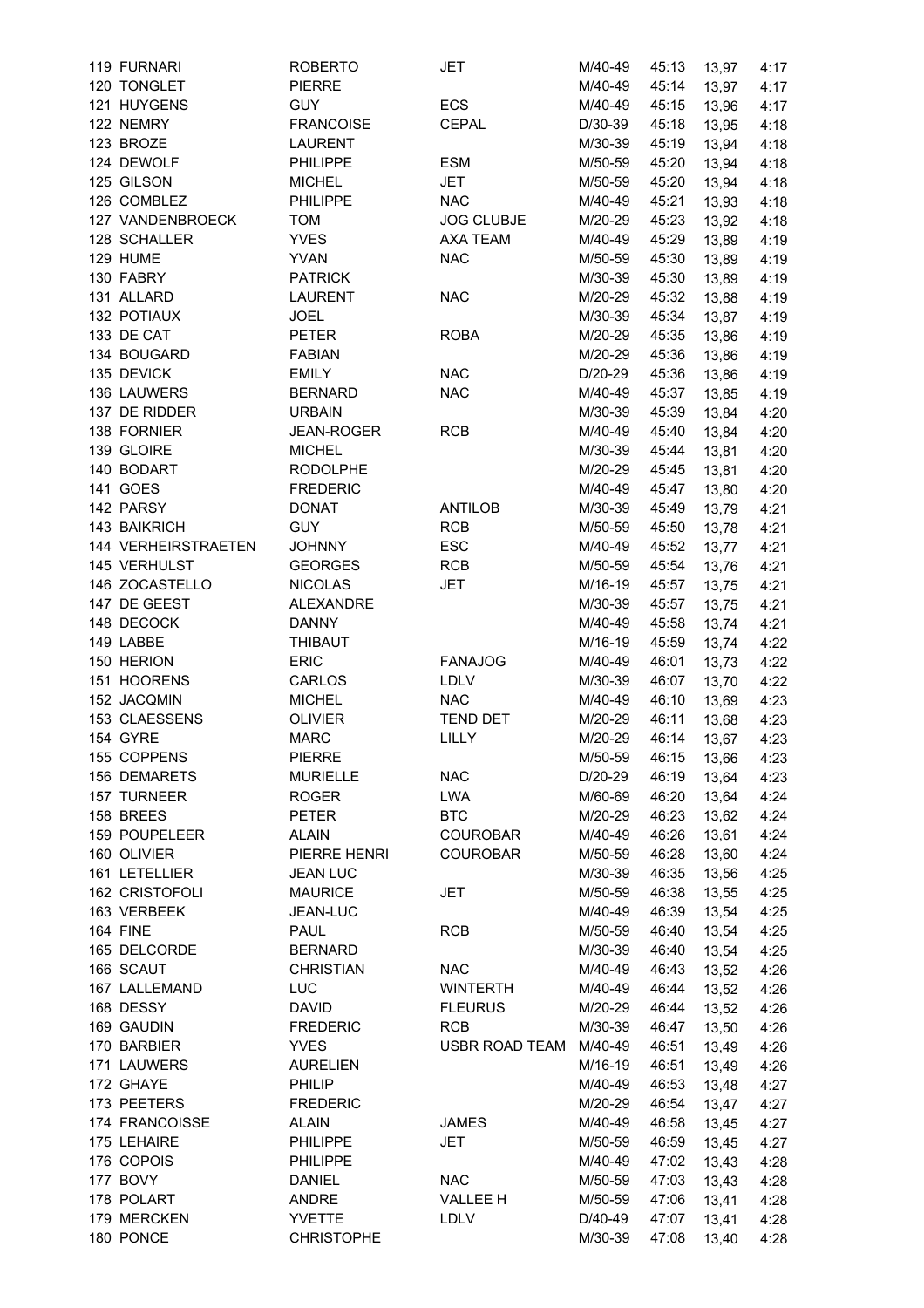| 181 HENNEBERT               | <b>PATRICE</b>                    | JOG +                 | M/30-39            | 47:09          | 13,40          | 4:28         |
|-----------------------------|-----------------------------------|-----------------------|--------------------|----------------|----------------|--------------|
| 182 T KINDT                 | <b>BRUNO</b>                      |                       | M/40-49            | 47:12          | 13,39          | 4:28         |
| 183 BOUDART                 | <b>ALAIN</b>                      |                       | M/40-49            | 47:13          | 13,38          | 4:29         |
| 184 KUBORN                  | <b>XAVIER</b>                     |                       | M/20-29            | 47:16          | 13,37          | 4:29         |
| 185 BRABANT                 | <b>ROBERT</b>                     |                       | M/60-69            | 47:18          | 13,36          | 4:29         |
| 186 CROSS                   | <b>ALAN</b>                       |                       | M/40-49            | 47:21          | 13,34          | 4:29         |
| 187 PARLIER                 | <b>SERGE</b>                      | <b>WINTERTH</b>       | M/40-49            | 47:23          | 13,33          | 4:29         |
| 188 WOUTERS                 | <b>LUC</b>                        |                       | M/40-49            | 47:25          | 13,32          | 4:30         |
| 189 PEETERS                 | R AYMOND                          | <b>RUSPI</b>          | M/40-49            | 47:27          | 13,32          | 4:30         |
| 190 MORO                    | <b>TERRY</b>                      |                       | M/30-39            | 47:29          | 13,31          | 4:30         |
| 191 DENIES                  | <b>ETIENNE</b>                    | <b>FURALOPE</b>       | M/50-59            | 47:38          | 13,26          | 4:31         |
| 192 BORGINON                | <b>BERNARD</b>                    |                       | M/30-39            | 47:43          | 13,24          | 4:31         |
| 193 COLY                    | <b>RENE</b>                       | <b>CEPAL</b>          | M/30-39            | 47:45          | 13,23          | 4:32         |
| 194 BERREWAERTS             | <b>ETIENNE</b>                    |                       | M/40-49            | 47:46          | 13,23          | 4:32         |
| 195 JADOT                   | <b>BENOIT</b>                     |                       | M/30-39            | 47:51          | 13,20          | 4:32         |
| 196 FLABAT                  | <b>PATRICK</b>                    |                       | M/40-49            | 47:52          | 13,20          | 4:32         |
| 197 DE JONGHE               | <b>PATRICK</b>                    | <b>VALLEE H</b>       | M/40-49            | 47:56          | 13,18          | 4:33         |
| 198 GODEAU                  | <b>BRUNO</b>                      | <b>JET</b>            | M/20-29            | 48:00          | 13,16          | 4:33         |
| 199 RASSAERTS               | <b>RUDI</b>                       | <b>JOKA</b>           | M/40-49            | 48:00          | 13,16          | 4:33         |
| 200 TIREZ                   | <b>ESTELLE</b>                    | <b>ARMEE</b>          | D/40-49            | 48:01          | 13,16          | 4:33         |
| 201 VAN BUYLAERE            | PAUL                              |                       | M/50-59            | 48:11          | 13,11          | 4:34         |
| 202 CHERON                  | <b>MARCEL</b>                     | <b>FANAJOG</b>        | M/40-49            | 48:14          | 13,10          | 4:34         |
| 203 GENOT                   | <b>FRANCOIS</b>                   | <b>ENJAMBEE</b>       | M/20-29            | 48:15          | 13,09          | 4:34         |
| 204 DELZANDRE               | <b>CHRISTIAN</b>                  | <b>ANTILOB</b>        | M/30-39            | 48:16          | 13,09          | 4:35         |
| 205 MARTIN                  | <b>STEPHANE</b>                   | <b>GSKFUNCLUB</b>     | M/40-49            | 48:18          |                |              |
| 206 MELON                   | JEAN-MARC                         | <b>NAC</b>            | M/40-49            | 48:20          | 13,08          | 4:35         |
| 207 POSKIN                  |                                   |                       |                    |                | 13,07          | 4:35         |
|                             | <b>THIERRY</b>                    |                       | M/40-49            | 48:25          | 13,05          | 4:35         |
| 208 LACROIX                 | <b>PATRICK</b>                    |                       | M/40-49            | 48:26          | 13,04          | 4:35         |
| 209 CAMACHO                 | <b>PATRICK</b>                    | LDLV                  | M/40-49            | 48:26          | 13,04          | 4:35         |
| 210 STILMANT                | <b>DENIS</b>                      | <b>NAC</b>            | M/30-39            | 48:27          | 13,04          | 4:36         |
| 211 IOSIFIDIS               | <b>GLEFTHERIOS</b>                |                       | M/40-49            | 48:28          | 13,04          | 4:36         |
| 212 LEFORT                  | <b>JEAN MARIE</b>                 | <b>JC SABCA</b>       | M/50-59            | 48:30          | 13,03          | 4:36         |
| 213 VERHEIRSTRAETEM         | <b>JACQUES</b>                    | <b>JET</b>            | M/40-49            | 48:32          | 13,02          | 4:36         |
| 214 VANDENBROECK            | <b>GILBERT</b>                    | <b>JOG CLUBJE</b>     | M/40-49            | 48:35          | 13,00          | 4:36         |
| 215 DE GOIGNIES             | <b>KAREL</b>                      | SPIRID L              | M/50-59            | 48:39          | 12,99          | 4:37         |
| 216 PARISIS                 | MARIE-CHRISTINE                   | <b>ACLO</b>           | D/40-49            | 48:41          | 12,98          | 4:37         |
| 217 LOUIS                   | <b>JEAN-MARIE</b>                 |                       | M/50-59            | 48:45          | 12,96          | 4:37         |
| 218 TILLIEUX                | <b>SUELI</b>                      | <b>GSKFUNCLUB</b>     | D/20-29            | 48:47          | 12,95          | 4:37         |
|                             |                                   |                       |                    |                |                |              |
| 219 BOUN                    | <b>LIVAN</b>                      |                       | M/16-19            | 48:48          | 12,95          | 4:38         |
| 220 BACKINSON               | <b>MARTIN</b>                     | <b>CEPAL</b>          | M/20-29            | 48:50          | 12,94          | 4:38         |
| 221 POTTY                   | LAURENT                           |                       | M/20-29            | 48:51          | 12,93          | 4:38         |
| 222 BOUDART                 | <b>JEAN PAUL</b>                  | <b>KURISTO</b>        | M/50-59            | 48:54          | 12,92          | 4:38         |
| 223 CROUQUET                | <b>FRANCIS</b>                    |                       | M/50-59            | 49:00          | 12,89          | 4:39         |
| 224 DESSY                   | <b>MICHAEL</b>                    |                       | M/30-39            | 49:02          | 12,89          | 4:39         |
| 225 SURQUIN                 | JEAN-LUC                          | <b>USBR ROAD TEAM</b> | M/30-39            | 49:02          | 12,89          | 4:39         |
| 226 FROCHEUR                | <b>CLAUDE</b>                     | <b>CABW</b>           | M/50-59            | 49:04          | 12,88          | 4:39         |
| 227 DUBOIS                  | <b>THIERRY</b>                    |                       | M/50-59            | 49:05          | 12,87          | 4:39         |
| 228 ZIANT                   | <b>PHILIPPE</b>                   |                       | M/30-39            | 49:07          | 12,86          | 4:39         |
| 229 NICOLAY                 | <b>RENE</b>                       | <b>KURISTO</b>        | M/60-69            | 49:09          | 12,85          | 4:40         |
| 230 LAPAUW                  | <b>SERGE</b>                      |                       | M/30-39            | 49:09          |                |              |
| 231 HERREMANS               |                                   |                       |                    |                | 12,85          | 4:40         |
|                             | <b>SVEN</b>                       | <b>JOG BEER</b>       | M/20-29            | 49:11          | 12,85          | 4:40         |
| 232 RENGLE                  | <b>KOEN</b>                       | <b>JOG CLUBJE</b>     | M/40-49            | 49:15          | 12,83          | 4:40         |
| 233 MACHADO                 | <b>ANTONIO</b>                    | RONVAU                | M/50-59            | 49:16          | 12,82          | 4:40         |
| 234 ROTIERS                 | <b>FRANCOIS</b>                   | <b>FURALOPE</b>       | M/30-39            | 49:19          | 12,81          | 4:41         |
| 235 THUNUS                  | <b>JEAN PHILIPPE</b>              | <b>JOG ITTR</b>       | M/30-39            | 49:23          | 12,79          | 4:41         |
| 236 DEMEESTER               | <b>JEAN-PIERRE</b>                | <b>VALLEE H</b>       | M/60-69            | 49:35          | 12,74          | 4:42         |
| 237 GOORIS                  | <b>CHRISTIAN</b>                  |                       | M/40-49            | 49:36          | 12,74          | 4:42         |
| 238 DREZE                   | <b>CHRISTIAN</b>                  |                       | M/40-49            | 49:37          | 12,73          | 4:42         |
| 239 VERBOOMEN               | JEAN-LOUIS                        | <b>LWA</b>            | M/40-49            | 49:39          | 12,73          | 4:42         |
| 240 LONGUEVILLE             | <b>SERGE</b>                      |                       | M/30-39            | 49:40          | 12,72          | 4:43         |
| 241 MATHELART<br>242 DIRICQ | <b>PIERRE</b><br><b>DOMINIQUE</b> | <b>NAC</b>            | M/40-49<br>M/40-49 | 49:41<br>49:41 | 12,72<br>12,72 | 4:43<br>4:43 |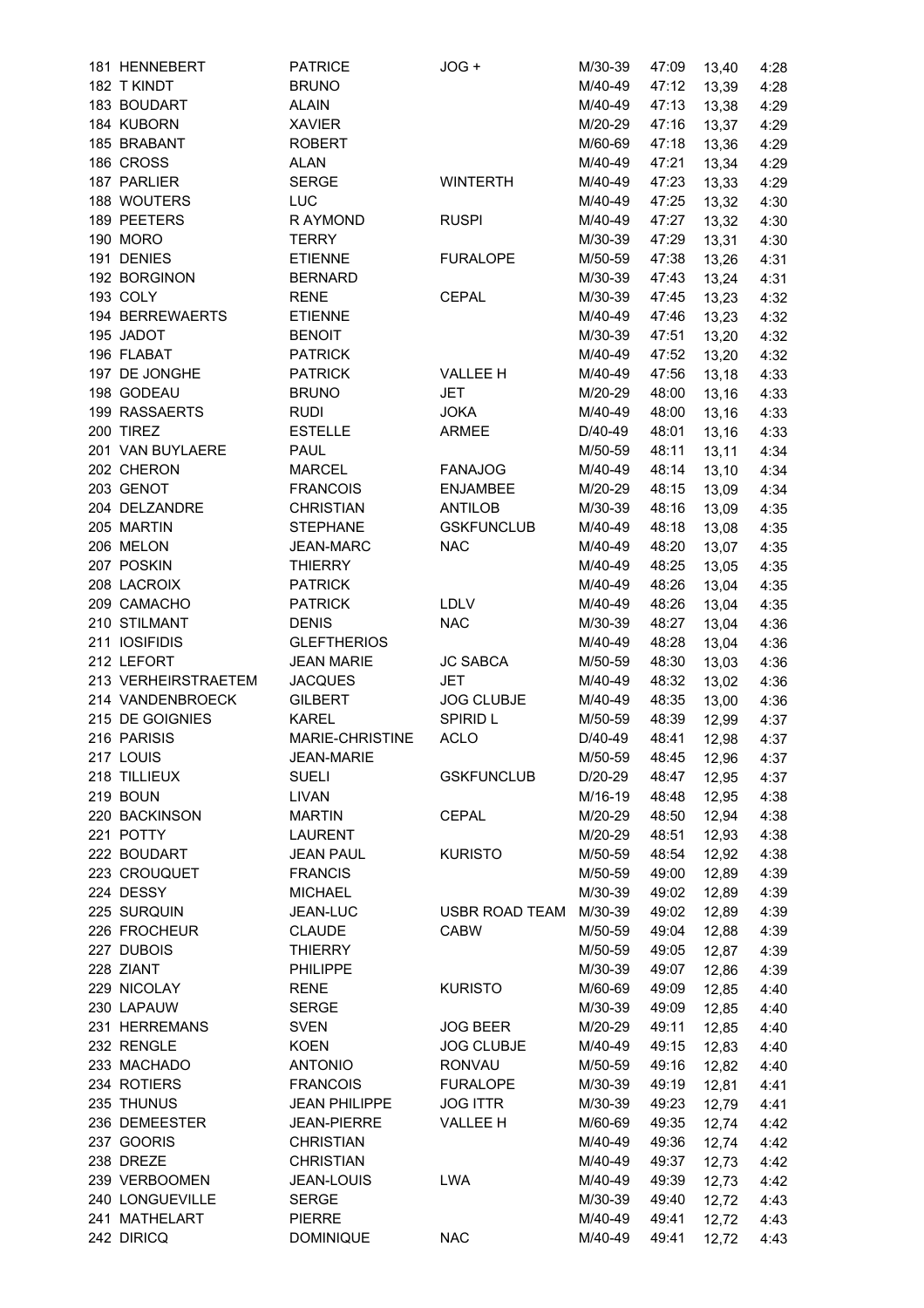| 243 ALEXANDRE    | <b>YVES</b>       | <b>SCHLSEMA</b>        | M/30-39 | 49:43 | 12,71       | 4:43 |
|------------------|-------------------|------------------------|---------|-------|-------------|------|
| 244 HAEGEMANS    | <b>PAUL</b>       |                        | M/40-49 | 49:44 | 12,70       | 4:43 |
| 245 POULAIN      | <b>ROLAND</b>     | <b>RONVAU</b>          | M/60-69 | 49:44 | 12,70       | 4:43 |
| 246 BACHMANN     | <b>MARC</b>       |                        | M/40-49 | 49:45 | 12,70       | 4:43 |
| 247 HAUTPHENNE   | EDDY              |                        | M/30-39 | 49:48 | 12,69       | 4:43 |
| 248 VELASCO      | FRANCISCO.        |                        | M/40-49 | 49:49 | 12,68       | 4:43 |
| 249 ECKERT       | <b>NICHOLAS</b>   |                        | M/30-39 | 49:51 | 12,67       | 4:44 |
| 250 WIJNEN       | LUC               |                        | M/40-49 | 49:55 | 12,66       | 4:44 |
| 251 PLAQUET      | <b>QUENTIN</b>    | <b>FANAJOG</b>         | M/50-59 | 49:56 | 12,65       | 4:44 |
|                  |                   |                        |         |       |             |      |
| 252 MACKNICHT    | <b>ANDREW</b>     | <b>GSKFUNCLUB</b>      | M/40-49 | 49:56 | 12,65       | 4:44 |
| 253 CHAUVIERE    | <b>CHRISTOPHE</b> |                        | M/30-39 | 50:02 | 12,63       | 4:45 |
| 254 D'HERDE      | <b>MARC</b>       | <b>NAC</b>             | M/30-39 | 50:04 | 12,62       | 4:45 |
| 255 ROOBROUCK    | <b>MICHEL</b>     | <b>GSKFUNCLUB</b>      | M/30-39 | 50:05 | 12,61       | 4:45 |
| 256 DEMAN        | <b>FABRICE</b>    |                        | M/16-19 | 50:06 | 12,61       | 4:45 |
| 257 CUENOT       | <b>TRISTAN</b>    | <b>SCHLSEMA</b>        | M/30-39 | 50:09 | 12,60       | 4:45 |
| 258 TURBIAZ      | <b>MICHEL</b>     | PARA CL                | M/50-59 | 50:12 | 12,59       | 4:46 |
| 259 PALUMBO      | <b>SALVATORE</b>  | <b>KURISTO</b>         | M/50-59 | 50:13 | 12,58       | 4:46 |
| 260 GROSSEN      | <b>DAVID</b>      |                        | M/30-39 | 50:14 | 12,58       | 4:46 |
| 261 MEULEMANS    | PHILIPPE          | <b>JAMES</b>           | M/20-29 | 50:14 | 12,58       | 4:46 |
| 262 MIESSE       | <b>DANY</b>       | <b>NAC</b>             | M/40-49 | 50:16 | 12,57       | 4:46 |
| 263 LANDUYT      | <b>EVELIEN</b>    | <b>JOG CLUBJE</b>      | D/20-29 | 50:17 | 12,56       | 4:46 |
| 264 CHARLIER     | <b>BAUDOUIN</b>   | <b>JET</b>             | M/50-59 | 50:18 | 12,56       | 4:46 |
| 265 SZUSTAK      | <b>MATHIEU</b>    |                        | M/16-19 | 50:18 | 12,56       | 4:46 |
| 266 DECKEYSER    | WILLY             | <b>SPIRID L</b>        | M/50-59 | 50:19 | 12,56       | 4:46 |
| 267 RENDERS      | <b>REGINE</b>     | <b>NAC</b>             | D/40-49 | 50:24 | 12,54       | 4:47 |
| 268 VANDIEST     | <b>PHILIPPE</b>   | <b>BONI</b>            | M/50-59 | 50:25 |             |      |
|                  |                   |                        |         |       | 12,53       | 4:47 |
| 269 VANDERSANDEN | <b>DIDIDER</b>    |                        | M/30-39 | 50:25 | 12,53       | 4:47 |
| 270 CADROBBI     | <b>ALDO</b>       |                        | M/40-49 | 50:28 | 12,52       | 4:47 |
| 271 VEKEMANS     | <b>MARCEL</b>     | <b>ENJAMBEE</b>        | M/50-59 | 50:30 | 12,51       | 4:47 |
| 272 VANCUTSEM    | <b>ERIC</b>       | A.F                    | M/30-39 | 50:30 | 12,51       | 4:47 |
| 273 LUYTEN       | <b>ALAIN</b>      |                        | M/30-39 | 50:35 | 12,49       | 4:48 |
| 274 GOOSSENS     | <b>ALFRED</b>     |                        | M/40-49 | 50:36 | 12,49       | 4:48 |
| 275 WILLEMS      | <b>ERIC</b>       | <b>EUROSOCKS</b>       | M/50-59 | 50:37 | 12,48       | 4:48 |
| 276 LATTINNE     | <b>EUGENE</b>     | <b>JODOIGNE</b>        | M/50-59 | 50:39 | 12,47       | 4:48 |
| 277 LAMBOTTE     | <b>BEATRICE</b>   | <b>KURISTO</b>         | D/50-59 | 50:40 | 12,47       | 4:48 |
| 278 WILMOTTE     | <b>ETIENNE</b>    | <b>CABW</b>            | M/40-49 | 50:41 | 12,47       | 4:48 |
| 279 ERAERTS      | WILLY             | USBR ROAD TEAM M/60-69 |         |       | 50:47 12,44 | 4:49 |
| 280 TEICHMANN    | <b>PAUL</b>       |                        | M/40-49 | 50:48 | 12,44       | 4:49 |
| 281 CANTELLA     | <b>MASSIMO</b>    |                        | M/30-39 | 50:51 | 12,42       | 4:49 |
| 282 BONSEMBIANTE | <b>FABRICE</b>    | <b>NAC</b>             | M/40-49 | 50:53 | 12,42       | 4:49 |
| 283 GENOT        | <b>YVES</b>       |                        | M/40-49 | 50:55 | 12,41       | 4:50 |
| 284 LERUTH       | <b>PATRICK</b>    |                        | M/50-59 | 50:58 | 12,40       | 4:50 |
| 285 JANSSENS     | <b>DOMINIQUE</b>  | <b>GSKFUNCLUB</b>      | M/30-39 | 50:59 | 12,39       | 4:50 |
| 286 RINGOET      | DANIEL            |                        | M/40-49 | 51:00 | 12,39       | 4:50 |
| 287 DUJARDIN     | <b>DIDIER</b>     |                        | M/30-39 | 51:01 | 12,38       | 4:50 |
| 288 VANDERVAL    | <b>MARTINE</b>    |                        | D/30-39 | 51:02 |             |      |
|                  |                   | <b>VALLEE H</b>        |         |       | 12,38       | 4:50 |
| 289 DUSSART      | <b>BERNARD</b>    |                        | M/50-59 | 51:03 | 12,38       | 4:50 |
| 290 MERTENS      | <b>EMILE</b>      | <b>VALLEE H</b>        | M/60-69 | 51:04 | 12,37       | 4:50 |
| 291 GHELEYNS     | ANNE              | <b>NAC</b>             | D/40-49 | 51:05 | 12,37       | 4:51 |
| 292 JANSSENS     | <b>JEAN-MARIE</b> | AXA TEAM               | M/50-59 | 51:05 | 12,37       | 4:51 |
| 293 DUCHENE      | <b>CHRISTOPHE</b> | RONVAU                 | M/20-29 | 51:06 | 12,36       | 4:51 |
| 294 LAENENS      | <b>FRANCIS</b>    | AXA TEAM               | M/50-59 | 51:06 | 12,36       | 4:51 |
| 295 VAN LOO      | <b>DIRK</b>       |                        | M/40-49 | 51:08 | 12,36       | 4:51 |
| 296 SOUPART      | <b>JEAN</b>       | <b>MARDI SOIR</b>      | M/30-39 | 51:10 | 12,35       | 4:51 |
| 297 ROBERT       | <b>PIERRE</b>     |                        | M/60-69 | 51:10 | 12,35       | 4:51 |
| 298 DECAMPS      | <b>RUDY</b>       | <b>NAC</b>             | M/30-39 | 51:11 | 12,34       | 4:51 |
| 299 PUGNAGHI     | <b>MARC</b>       |                        | M/50-59 | 51:12 | 12,34       | 4:51 |
| 300 CUVELIER     | <b>GUY</b>        | <b>TORTUES</b>         | M/40-49 | 51:13 | 12,34       | 4:51 |
| 301 BERTI        | <b>PIERO</b>      |                        | M/30-39 | 51:14 | 12,33       | 4:51 |
| 302 BOURGOIS     | <b>MATTHIEU</b>   | AXA TEAM               | M/30-39 | 51:15 | 12,33       | 4:52 |
| 303 MARCHAL      | <b>MARIE LUCE</b> |                        | D/40-49 | 51:16 | 12,32       | 4:52 |
| 304 BAGLIONE     | <b>LUIGI</b>      |                        | M/40-49 | 51:17 | 12,32       | 4:52 |
|                  |                   |                        |         |       |             |      |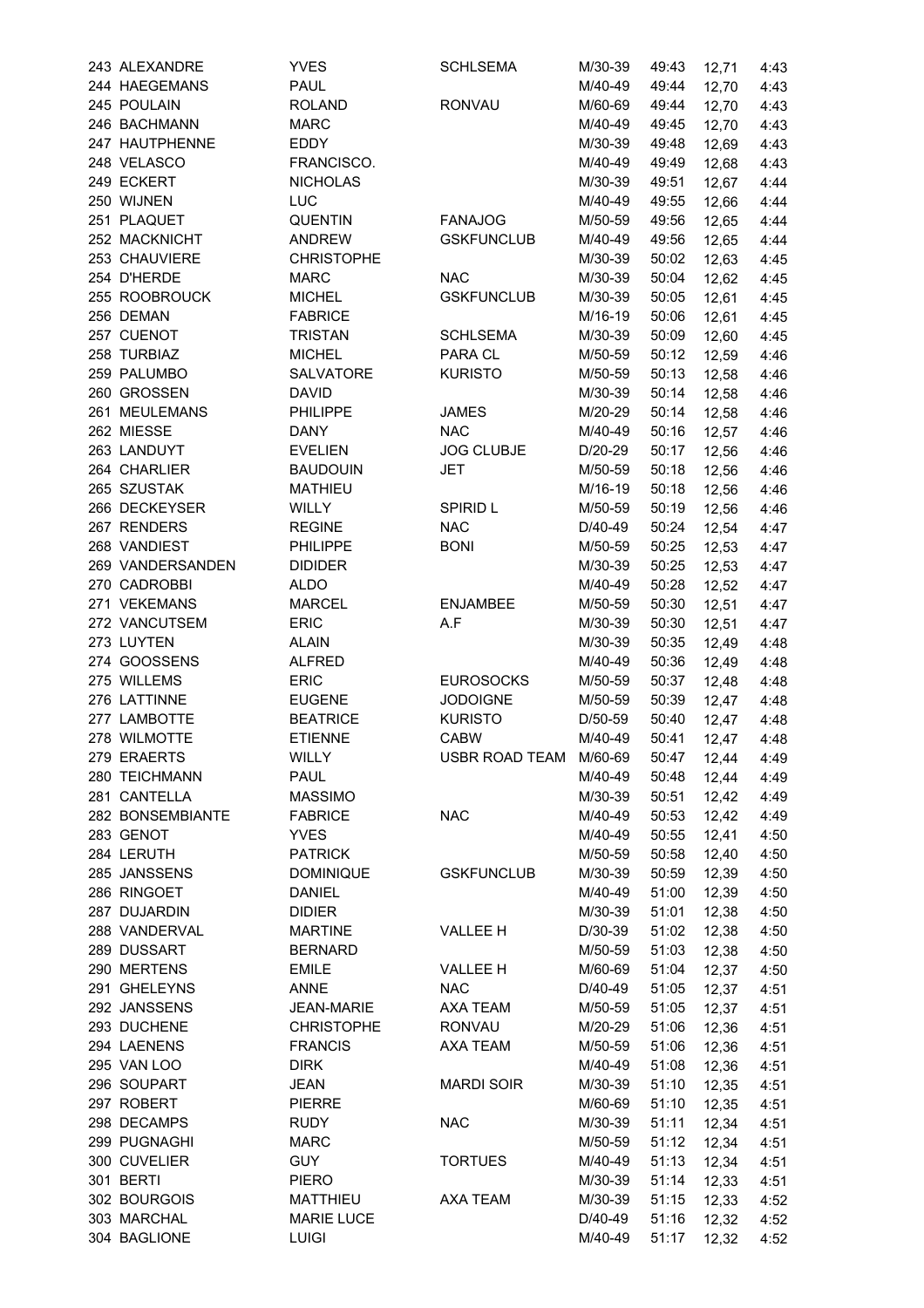| 305 DENIS         | <b>OLIVIER</b>     |                   | M/40-49 | 51:17 | 12,32          | 4:52 |
|-------------------|--------------------|-------------------|---------|-------|----------------|------|
| 306 PESTIAUX      | <b>YVES</b>        | <b>LA THURE</b>   | M/50-59 | 51:21 | 12,30          | 4:52 |
| 307 OLIVIER       | <b>QUENTIN</b>     |                   | M/20-29 | 51:24 | 12,29          | 4:52 |
| 308 THIRD         | <b>IAN</b>         |                   | M/50-59 | 51:25 | 12,29          | 4:52 |
| 309 LETOR         | <b>JEAN PAUL</b>   |                   | M/30-39 | 51:25 | 12,29          | 4:52 |
| 310 GOBLET        | <b>GERALDINE</b>   | <b>FORTT AG</b>   | D/20-29 | 51:27 | 12,28          | 4:53 |
| 311 CHABEAU       | <b>EMMANUEL</b>    | <b>SCHLSEMA</b>   | M/30-39 | 51:28 | 12,28          | 4:53 |
| 312 URBAIN        | <b>PIERRE</b>      |                   | M/40-49 | 51:29 | 12,27          | 4:53 |
| 313 GREVISSE      | <b>DAVID</b>       | <b>SPT WAVRE</b>  | M/20-29 | 51:30 | 12,27          | 4:53 |
| 314 MONBALIU      | <b>FRED</b>        | <b>SEEPRO</b>     | M/50-59 | 51:32 | 12,26          | 4:53 |
| 315 BERINGS       | <b>ANITA</b>       | <b>DCLAKH</b>     | D/40-49 | 51:34 | 12,25          | 4:53 |
| 316 LOUAGIE       | <b>JOHN</b>        | <b>NAC</b>        | M/30-39 | 51:35 | 12,25          | 4:53 |
| 317 PARLIER       | <b>CLAUDE</b>      | <b>VALLEE H</b>   | M/60-69 | 51:37 | 12,24          | 4:54 |
| 318 DEVRIEZE      | <b>NICOLAS</b>     |                   | M/30-39 | 51:38 | 12,24          | 4:54 |
| 319 BLOMMAERT     | <b>VINCENT</b>     | <b>LWA</b>        | M/40-49 | 51:39 | 12,23          | 4:54 |
| 320 DUCENNE       | <b>KEVIN</b>       |                   | M/30-39 | 51:42 | 12,22          | 4:54 |
| 321 BERSON        | JIMMY              |                   | M/20-29 | 51:42 | 12,22          | 4:54 |
| 322 BERSON        | <b>CHRISTIAN</b>   | JOG +             | M/40-49 | 51:43 | 12,22          | 4:54 |
| 323 DE COEN       | <b>GERY</b>        | <b>LWA</b>        | M/50-59 | 51:44 | 12,21          | 4:54 |
| 324 PELTGEN       | <b>MARIE PAULE</b> |                   | D/40-49 | 51:45 | 12,21          | 4:54 |
| 325 CREVECOEUR    | <b>DANIEL</b>      | <b>VALLEE H</b>   | M/40-49 | 51:51 | 12,19          | 4:55 |
| 326 DUBOIS        | <b>JACQUES</b>     | <b>CABW</b>       | M/40-49 | 51:53 | 12,18          | 4:55 |
| 327 NOEL          | <b>SERGE</b>       |                   | M/50-59 | 51:55 | 12,17          | 4:55 |
| 328 HENIN         | <b>MARC</b>        | <b>ASBTD</b>      | M/40-49 | 51:57 | 12,16          | 4:56 |
| 329 VANDENBROECKE | MARC               | <b>GLOBE TR</b>   | M/30-39 | 51:58 | 12,16          | 4:56 |
| 330 BAUWIN        | <b>GERALDINE</b>   | CS DYLE           | D/20-29 | 51:59 | 12,15          | 4:56 |
| 331 CHRISTHOPHE   | <b>EMILIE</b>      | CS DYLE           | D/16-19 | 52:03 | 12,14          | 4:56 |
| 332 DEGROOTE      | <b>NICOLAAS</b>    | <b>IXEL</b>       | M/20-29 | 52:06 | 12, 13         | 4:56 |
| 333 GEERTS        | <b>PHILIPPE</b>    |                   | M/40-49 | 52:12 | 12,10          | 4:57 |
| 334 WOUTERS       | LOUIS              |                   | M/60-69 | 52:17 |                |      |
| 335 HOUA          | <b>MYRIAM</b>      | <b>NAC</b>        | D/40-49 | 52:19 | 12,08<br>12,08 | 4:57 |
| 336 LEROY         | <b>MARC</b>        |                   | M/30-39 | 52:20 |                | 4:58 |
| 337 HAYEN         |                    |                   |         | 52:21 | 12,07          | 4:58 |
| 338 SAUVAGE       | <b>MICHEL</b>      | <b>KORTESEM</b>   | M/50-59 |       | 12,07          | 4:58 |
| 339 LUYCKFASSEEL  | ANDRE              | <b>KURISTO</b>    | M/50-59 | 52:22 | 12,06          | 4:58 |
| 340 KEMPS         | <b>HERMAN</b>      |                   | M/50-59 | 52:26 | 12,05          | 4:58 |
|                   | <b>JEAN PIERRE</b> | <b>LEEUWERI</b>   | M/40-49 | 52:29 | 12,04          | 4:59 |
| 341 VRAY          | VALERIE            |                   | D/20-29 |       | 52:39 12,00    | 5:00 |
| 342 HORLAIT       | JEAN-LUC           | <b>NAC</b>        | M/40-49 | 52:41 | 11,99          | 5:00 |
| 343 GHENNE        | <b>STEPHANE</b>    | <b>RCB</b>        | M/30-39 | 52:43 | 11,98          | 5:00 |
| 344 GOWIE         | <b>CHRISTIAN</b>   |                   | M/40-49 | 52:50 | 11,96          | 5:01 |
| 345 DURIEUX       | <b>ALAIN</b>       |                   | M/30-39 | 52:52 | 11,95          | 5:01 |
| 346 DANDOIS       | <b>FABIAN</b>      | <b>MARDI SOIR</b> | M/20-29 | 52:54 | 11,94          | 5:01 |
| 347 LEHAIRE       | <b>IVAN</b>        | JET               | M/30-39 | 52:55 | 11,94          | 5:01 |
| 348 SYMONS        | <b>PETRO</b>       | <b>NAC</b>        | M/50-59 | 53:00 | 11,92          | 5:02 |
| 349 BOROS         | PHILIPPE           |                   | M/40-49 | 53:01 | 11,92          | 5:02 |
| 350 LACAILLE      | <b>GUY</b>         | <b>NAC</b>        | M/50-59 | 53:02 | 11,91          | 5:02 |
| 351 VOKAER        | <b>ETIENNE</b>     |                   | M/50-59 | 53:03 | 11,91          | 5:02 |
| 352 LAGAERT       | <b>RITA</b>        | JET               | D/40-49 | 53:04 | 11,91          | 5:02 |
| 353 PIRSON        | <b>BERNARD</b>     | <b>ANTILOB</b>    | M/30-39 | 53:13 | 11,87          | 5:03 |
| 354 FEYS          | JEAN-LOUIS         |                   | M/40-49 | 53:17 | 11,86          | 5:03 |
| 355 DEPREZ        | <b>DOMINIQUE</b>   |                   | M/30-39 | 53:24 | 11,83          | 5:04 |
| 356 HUYGE         | <b>FRANCIS</b>     |                   | M/50-59 | 53:25 | 11,83          | 5:04 |
| 357 TIMMERMANS    | LUC                | <b>JOG BEER</b>   | M/30-39 | 53:26 | 11,82          | 5:04 |
| 358 RAMAECKERS    | <b>ROBERT</b>      |                   | M/40-49 | 53:31 | 11,81          | 5:04 |
| 359 GILLET        | <b>PAULINE</b>     |                   | D/16-19 | 53:38 | 11,78          | 5:05 |
| 360 FIVET         | <b>ALAIN</b>       |                   | M/50-59 | 53:40 | 11,77          | 5:05 |
| 361 SANDERSON     | <b>FRANCIS</b>     | <b>JOG GAST</b>   | M/50-59 | 53:41 | 11,77          | 5:05 |
| 362 MONFORT       | <b>GUY</b>         | <b>NAC</b>        | M/30-39 | 53:48 | 11,74          | 5:06 |
| 363 VAN HOOFF     | <b>JEAN</b>        | VALLEE H          | M/60-69 | 53:49 | 11,74          | 5:06 |
| 364 RAMOS         | <b>JEAN</b>        | <b>ANTILOB</b>    | M/50-59 | 53:52 | 11,73          | 5:06 |
| 365 KEYMOLEN      | <b>ROGER</b>       | SP_VERMA          | M/40-49 | 53:54 | 11,72          | 5:07 |
| 366 FLABAT        | <b>DIDIER</b>      | AXA TEAM          | M/30-39 | 53:56 | 11,71          | 5:07 |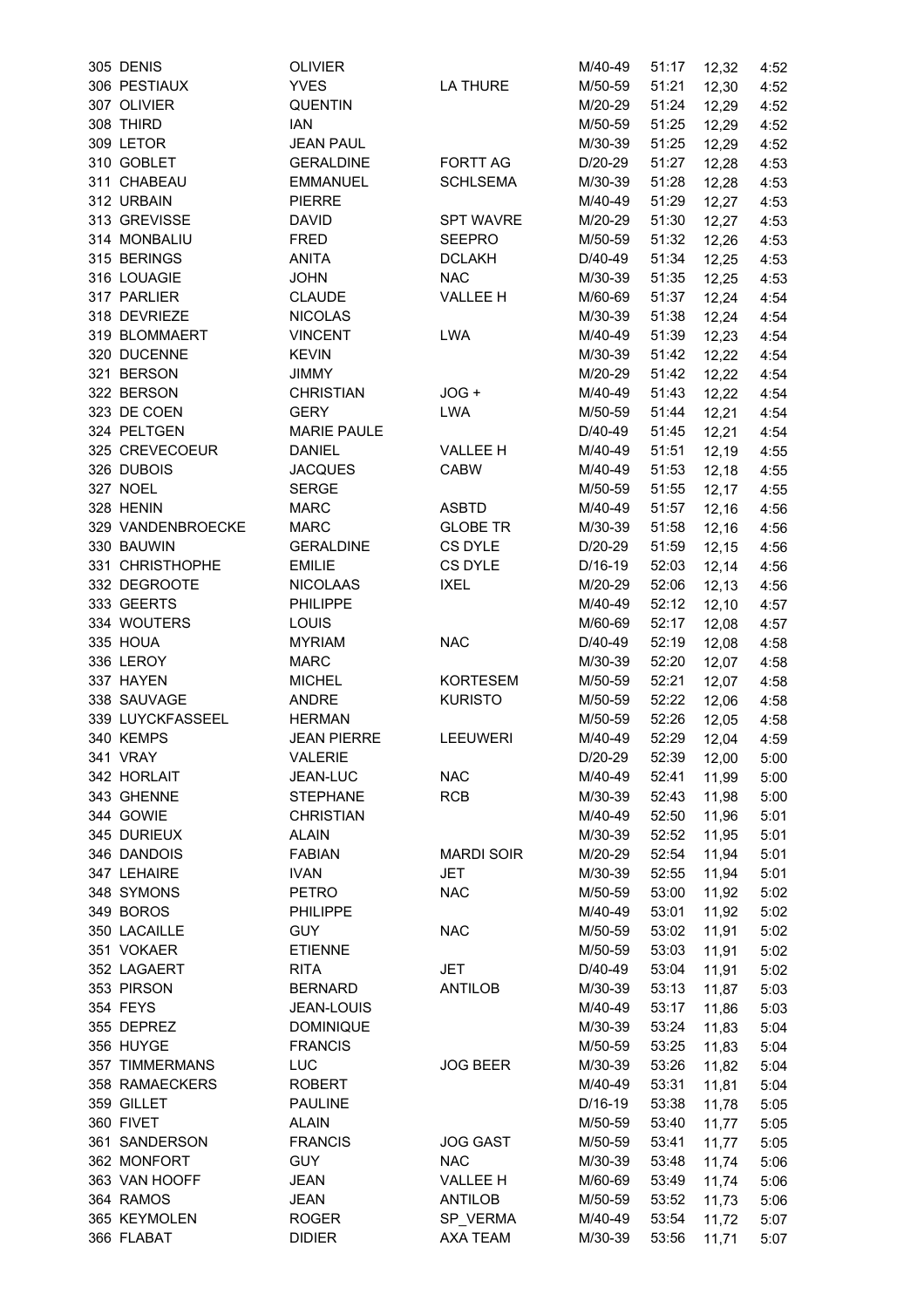| 367 MATHIEU               | <b>CLAUDE</b>                | VALLEE H          | M/40-49   | 53:58          | 11,71       | 5:07         |
|---------------------------|------------------------------|-------------------|-----------|----------------|-------------|--------------|
| 368 RUELENS               | <b>ALAIN</b>                 | <b>GSKFUNCLUB</b> | M/30-39   | 54:02          | 11,69       | 5:07         |
| 369 LACROIX               | <b>YVES</b>                  |                   | M/50-59   | 54:07          | 11,67       | 5:08         |
| 370 SOREL                 | PAUL                         |                   | M/50-59   | 54:10          | 11,66       | 5:08         |
| 371 VREUX                 | ERIC                         |                   | M/40-49   | 54:16          | 11,64       | 5:09         |
| 372 LICOPPE               | <b>LUC</b>                   |                   | M/30-39   | 54:17          | 11,64       | 5:09         |
| 373 SERCKX                | <b>THOMAS</b>                |                   | M/30-39   | 54:19          | 11,63       | 5:09         |
| 374 DE L EGLISE           | <b>JOSE</b>                  | <b>NAC</b>        | M/40-49   | 54:20          | 11,63       | 5:09         |
| 375 EVRARD                | <b>BENOIT</b>                |                   | M/40-49   | 54:21          | 11,62       | 5:09         |
| 376 SANDRON               | <b>DOMINIQUE</b>             |                   | M/30-39   | 54:22          | 11,62       | 5:09         |
| 377 DE BECQ               | <b>JOS</b>                   | <b>JOG BEER</b>   | M/50-59   | 54:26          | 11,61       | 5:10         |
| 378 DE KLERCK             | <b>GILBERT</b>               | <b>JOG BEER</b>   | M/40-49   | 54:26          | 11,61       | 5:10         |
| 379 WERON                 | <b>JOSEPH</b>                | <b>ARCH</b>       | M/50-59   | 54:31          | 11,59       | 5:10         |
| 380 LANGELA               | <b>MARITA</b>                | <b>JOKA</b>       | D/40-49   | 54:32          | 11,59       | 5:10         |
| 381 BELLEKENS             | <b>JOS</b>                   |                   | M/50-59   | 54:38          | 11,56       | 5:11         |
| 382 RITTWEGER             | <b>JEAN-FRANCOIS</b>         |                   | M/20-29   | 54:40          | 11,56       | 5:11         |
| 383 CHABEAU               | <b>VINCIANNE</b>             | <b>ANTILOB</b>    | D/40-49   | 54:41          | 11,55       | 5:11         |
| 384 DELATTE               | <b>DAMIEN</b>                |                   | M/30-39   | 54:42          | 11,55       | 5:11         |
| 385 DROOGMANS             | <b>PIETER</b>                | <b>LEEUWERI</b>   | M/50-59   | 54:42          | 11,55       | 5:11         |
| 386 KONDRE                | <b>MICHEL</b>                |                   | M/40-49   | 54:44          | 11,54       | 5:11         |
| 387 COOMANS               | <b>ALAIN</b>                 |                   | M/40-49   | 54:45          | 11,54       | 5:11         |
| 388 DEMATTIA              | <b>DINO</b>                  |                   | M/40-49   | 54:45          | 11,54       | 5:11         |
| 389 BERVOET               | <b>SABINE</b>                | <b>JOG CLUBJE</b> | D/30-39   | 54:47          | 11,53       | 5:12         |
| 390 PAUWELS               | <b>MARC</b>                  | <b>JOG CLUBJE</b> | M/40-49   | 54:48          | 11,53       | 5:12         |
| 391 CAROUBEL              | <b>LUCIEN</b>                | LWA               | $M/70$ &+ | 54:48          | 11,53       | 5:12         |
| 392 SIMON                 | <b>JOHN</b>                  | <b>NAC</b>        | M/40-49   | 54:49          | 11,53       | 5:12         |
| 393 VANDERAUWERA          | <b>INGRID</b>                | <b>SWIFT</b>      | D/40-49   | 54:51          | 11,52       | 5:12         |
| 394 DEKEYSER              | <b>ALAIN</b>                 | <b>SWIFT</b>      | M/40-49   | 54:56          | 11,50       | 5:13         |
| 395 SOEFFERS              | <b>SERGE</b>                 | <b>SWIFT</b>      | M/30-39   | 54:57          | 11,50       | 5:13         |
| 396 GILLEMAN              | <b>CEDRIC</b>                | <b>SWIFT</b>      | M/30-39   | 54:57          | 11,50       | 5:13         |
| 397 DENIS                 | <b>VINCENT</b>               | <b>SWIFT</b>      | M/40-49   | 54:58          | 11,49       | 5:13         |
| 398 TOURNAY               | <b>MARYLINE</b>              | <b>LWA</b>        | D/40-49   | 54:58          | 11,49       | 5:13         |
| 399 SCAILLET              | <b>BENOIT</b>                |                   | M/30-39   | 54:59          | 11,49       | 5:13         |
| 400 VANLAERE              | ANDRE                        |                   | M/50-59   | 54:59          | 11,49       | 5:13         |
| 401 GASPERONI             | <b>MAURIZIO</b>              |                   | M/30-39   | 55:00          | 11,49       | 5:13         |
| 402 VANHEUVERZWIJN        | <b>GAUTHIER</b>              |                   | M/40-49   | 55:02          | 11,48       | 5:13         |
| 403 BARBE                 | YVAN                         | VALLEE H          | M/50-59   |                | 55:03 11,48 | 5:13         |
| 404 DUHAMEL               | <b>HEIN</b>                  |                   | M/30-39   | 55:08          | 11,46       | 5:14         |
| 405 VANDEN BROECK         | <b>CLAUDE</b>                |                   | M/40-49   | 55:09          | 11,46       | 5:14         |
| 406 BALTHAZAR             | <b>PIERRE</b>                |                   | M/30-39   | 55:11          |             | 5:14         |
| 407 DEJEAN                |                              |                   | $M/70$ &+ |                | 11,45       |              |
| 408 DONCQ                 | <b>POL</b>                   | MOHA              |           | 55:13<br>55:14 | 11,44       | 5:14<br>5:14 |
| 409 SCOUPPE               | <b>ELODIE</b><br><b>GERY</b> |                   | D/30-39   |                | 11,44       |              |
|                           |                              | <b>HAC</b>        | M/40-49   | 55:15          | 11,44       | 5:14         |
| 410 JANSSEN               | <b>CHRISTIAN</b>             |                   | M/60-69   | 55:17          | 11,43       | 5:15         |
| 411 DECOSTER<br>412 PERCY | <b>MICHEL</b>                |                   | M/50-59   | 55:18          | 11,42       | 5:15         |
|                           | JEAN-LUC                     |                   | M/40-49   | 55:19          | 11,42       | 5:15         |
| 413 GALOUZIS              | <b>PETROS</b>                |                   | M/40-49   | 55:20          | 11,42       | 5:15         |
| 414 CRUL                  | <b>ROSA</b>                  | LWA               | $D/60$ &+ | 55:23          | 11,41       | 5:15         |
| 415 WANTEN                | MARIE-THERESE                |                   | D/50-59   | 55:25          | 11,40       | 5:15         |
| 416 TAELEMANS             | <b>ERIC</b>                  |                   | M/40-49   | 55:27          | 11,39       | 5:15         |
| 417 DESCAMPS              | <b>KARINE</b>                |                   | D/30-39   | 55:28          | 11,39       | 5:16         |
| 418 BAIOLET               | <b>HUBERT</b>                | LA THURE          | M/50-59   | 55:29          | 11,39       | 5:16         |
| 419 MACHIELS              | <b>CHRISTIAN</b>             |                   | M/40-49   | 55:30          | 11,38       | 5:16         |
| 420 KESTELOOT             | <b>JACQUES</b>               | <b>NAC</b>        | M/50-59   | 55:30          | 11,38       | 5:16         |
| 421 DEGELAS               | <b>FRANCOIS</b>              | <b>CGER</b>       | M/50-59   | 55:31          | 11,38       | 5:16         |
| 422 FRANCIS               | <b>YVES</b>                  |                   | M/40-49   | 55:32          | 11,38       | 5:16         |
| 423 MAGOTTAUX             | <b>HUBERT</b>                |                   | M/40-49   | 55:34          | 11,37       | 5:16         |
| 424 DENEFFE               | <b>GUY</b>                   |                   | M/50-59   | 55:35          | 11,37       | 5:16         |
| 425 GUILLIAMS             | <b>GUY</b>                   | AXA TEAM          | M/50-59   | 55:36          | 11,36       | 5:16         |
| 426 POLART                | <b>GRETA</b>                 | VALLEE H          | D/50-59   | 55:38          | 11,36       | 5:17         |
| 427 GELDOF                | <b>QUENTIN</b>               | A.F               | M/30-39   | 55:45          | 11,33       | 5:17         |
| 428 PIQUARD               | <b>BEN</b>                   |                   | M/30-39   | 55:47          | 11,33       | 5:17         |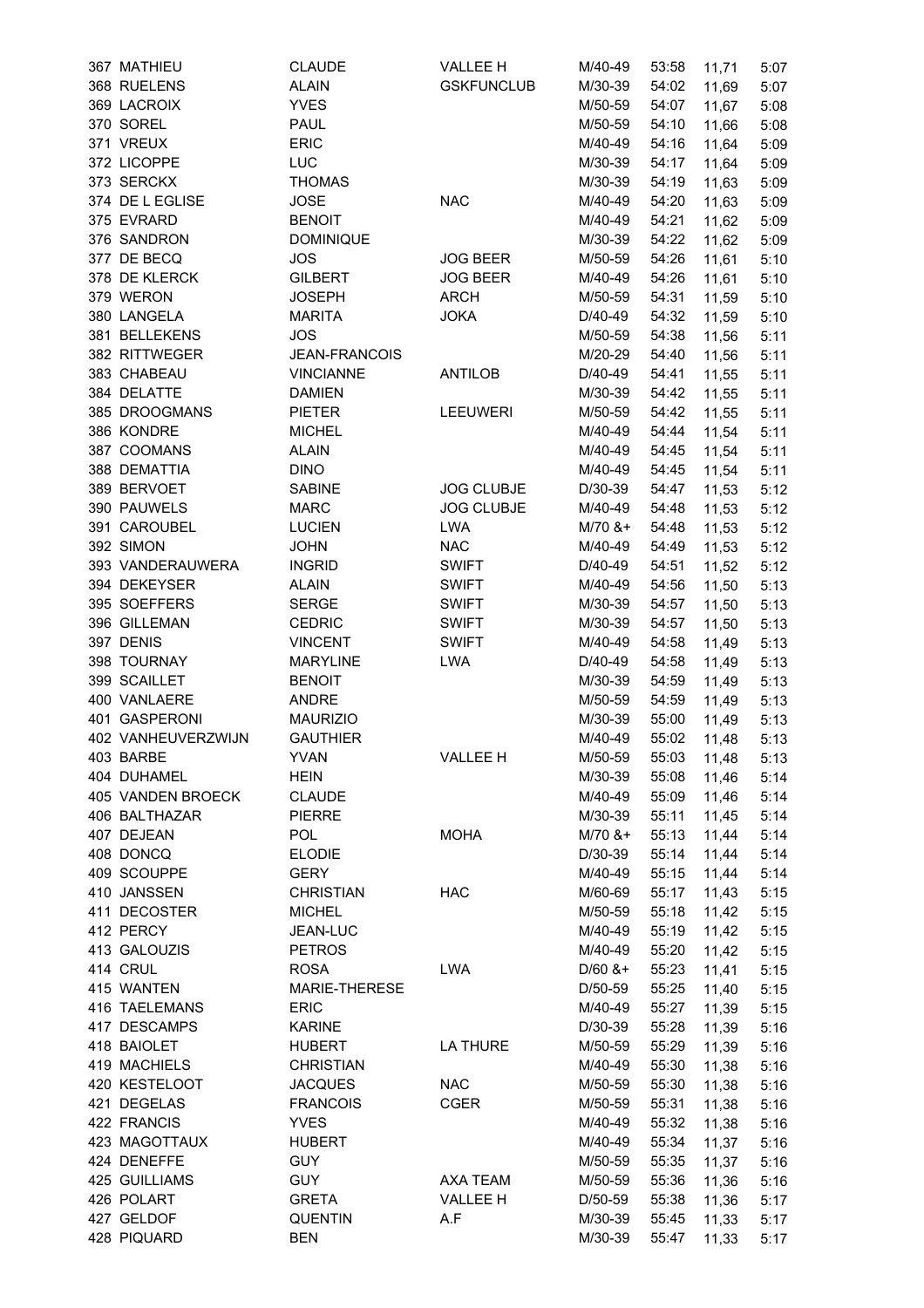| 429 BERTRAND            | LORA                 |                   | D/16-19   | 55:49 | 11,32       | 5:18 |
|-------------------------|----------------------|-------------------|-----------|-------|-------------|------|
| 430 HUVELLE             | <b>CLAIRE</b>        |                   | D/16-19   | 55:49 | 11,32       | 5:18 |
| 431 SORNASSE            | <b>DANIEL</b>        |                   | M/50-59   | 55:53 | 11,31       | 5:18 |
| 432 PETIT               | <b>CHRISTIAN</b>     | <b>WINTERTH</b>   | M/50-59   | 55:58 | 11,29       | 5:18 |
| 433 LETELLIER           | <b>MICHEL</b>        |                   | M/40-49   | 56:00 | 11,28       | 5:19 |
| 434 LEQUEUX             | <b>MICHEL</b>        |                   | M/60-69   | 56:04 | 11,27       | 5:19 |
| 435 DE MUNCK            | <b>VERONIQUE</b>     | <b>NAC</b>        | D/40-49   | 56:06 | 11,26       | 5:19 |
| 436 HEIRBRANT           | <b>YVES</b>          | <b>WINTERTH</b>   | M/40-49   | 56:09 | 11,25       | 5:19 |
| 437 ALVAREZ             | <b>MANUEL</b>        | <b>FANAJOG</b>    | M/50-59   | 56:14 | 11,24       | 5:20 |
| 438 BLOMME              | <b>WILFRID</b>       | AXA TEAM          | M/40-49   | 56:16 | 11,23       | 5:20 |
| 439 WAUTHY              | <b>HENRI</b>         | ZELIA             | M/40-49   | 56:22 | 11,21       | 5:21 |
| 440 VANNUSCORPS         | <b>FREDERIC</b>      |                   |           |       |             |      |
|                         |                      |                   | M/30-39   | 56:24 | 11,20       | 5:21 |
| 441 GILSON              | <b>ANTOINE</b>       | <b>MARDI SOIR</b> | M/20-29   | 56:25 | 11,20       | 5:21 |
| 442 FAUVARQUE           | <b>MARTINE</b>       | <b>NAC</b>        | D/50-59   | 56:38 | 11,16       | 5:22 |
| 443 LEMPEREURE          | <b>NATHALIE</b>      | <b>KURISTO</b>    | D/16-19   | 56:39 | 11,15       | 5:22 |
| 444 LECERF              | <b>JEAN LUC</b>      | <b>JOG GANS</b>   | M/40-49   | 56:41 | 11,15       | 5:22 |
| 445 VANLOO              | <b>MARC</b>          | <b>RONVAU</b>     | M/40-49   | 56:43 | 11,14       | 5:23 |
| 446 LANNOY              | <b>WOLFGANG</b>      | <b>GASTRONOME</b> | M/50-59   | 56:48 | 11,12       | 5:23 |
| 447 HELLINCKX           | <b>SANDRINE</b>      | <b>RCB</b>        | D/30-39   | 56:54 | 11,10       | 5:24 |
| 448 MARIANO             | SALVATORE            |                   | M/50-59   | 56:56 | 11,10       | 5:24 |
| 449 HOLUB               | <b>SAMSON</b>        | <b>KURISTO</b>    | M/60-69   | 56:57 | 11,09       | 5:24 |
| 450 DOUTRELIGNE         | <b>HERVE</b>         |                   | M/40-49   | 56:59 | 11,09       | 5:24 |
| 451 GILLES              | <b>ALAIN</b>         | <b>JODOIGNE</b>   | M/50-59   | 57:00 | 11,08       | 5:24 |
| 452 DEWEZ               | <b>ROGER</b>         |                   | M/50-59   | 57:03 | 11,07       | 5:25 |
| 453 DESERRANNO          | <b>MYRIAM</b>        |                   | D/40-49   | 57:06 | 11,06       | 5:25 |
| 454 LANNOO              | <b>MICHAEL</b>       | <b>THURE</b>      | M/20-29   | 57:08 | 11,06       | 5:25 |
| 455 MAGNEE              | <b>SOPHIE</b>        |                   | D/30-39   | 57:13 | 11,04       | 5:26 |
| 456 STERPIN             | <b>BENOIT</b>        |                   | M/30-39   | 57:15 | 11,04       | 5:26 |
| 457 DOMS                | <b>HARRY</b>         |                   | M/50-59   | 57:17 | 11,03       | 5:26 |
| 458 SCAINI              | <b>FRANCO</b>        | <b>VALLEE H</b>   | M/50-59   | 57:19 | 11,02       | 5:26 |
| 459 VERAEGHE            | <b>SOPHIE</b>        | <b>MARDI SOIR</b> | D/20-29   | 57:22 | 11,01       | 5:26 |
| 460 LEMPEREUR           | <b>BERNADETTE</b>    | <b>KURISTO</b>    | D/40-49   | 57:24 | 11,01       | 5:27 |
| 461 LAMBOTTE            | <b>JEAN MARIE</b>    | <b>KURISTO</b>    | M/50-59   | 57:26 |             | 5:27 |
| 462 BELABBES            | <b>MYRIAM</b>        |                   | D/20-29   | 57:28 | 11,00       |      |
|                         |                      |                   | M/50-59   |       | 10,99       | 5:27 |
| 463 BODART<br>464 GALLE | <b>CLAUDE</b>        |                   |           | 57:29 | 10,99       | 5:27 |
|                         | <b>ETIENNE</b>       |                   | M/40-49   | 57:30 | 10,99       | 5:27 |
| 465 DEBILDE             | ANNE FRANCOISE       | RONVAU            | D/40-49   |       | 57:30 10,99 | 5:27 |
| 466 RAVET               | <b>ANDRE</b>         | LUCENT            | M/50-59   | 57:36 | 10,97       | 5:28 |
| 467 PEETERS             | JEAN-MARIE1          | CS DYL.G          | M/40-49   | 57:41 | 10,95       | 5:28 |
| 468 JACOBS              | <b>GEORGES</b>       | <b>WINTERTH</b>   | M/40-49   | 57:43 | 10,95       | 5:28 |
| 469 DOR                 | <b>JEAN-MARC</b>     | <b>ANTILOB</b>    | M/40-49   | 57:44 | 10,94       | 5:28 |
| 470 LETOR               | <b>BERNADETTE</b>    | LWA               | D/40-49   | 57:45 | 10,94       | 5:29 |
| 471 DE KEUSTER          | <b>PHILIPPE</b>      | <b>ANTILOB</b>    | M/30-39   | 57:46 | 10,94       | 5:29 |
| 472 MONNAERS            | <b>JEAN PHILIPPE</b> | <b>NAC</b>        | M/30-39   | 57:48 | 10,93       | 5:29 |
| 473 WILLEM              | <b>PHILIPPE</b>      |                   | M/40-49   | 57:49 | 10,93       | 5:29 |
| 474 VERDOOT             | <b>CLAUDE</b>        |                   | M/40-49   | 57:55 | 10,91       | 5:30 |
| 475 VAN CAMP            | <b>KRISTIEN</b>      | <b>JOG CLUBJE</b> | $D/40-49$ | 58:05 | 10,88       | 5:30 |
| 476 WILLEMS             | <b>BERTRAND</b>      |                   | M/20-29   | 58:07 | 10,87       | 5:31 |
| 477 BAURAING            | <b>ALBERT</b>        |                   | M/60-69   | 58:11 | 10,86       | 5:31 |
| 478 LOUVRIER            | <b>FERNAND</b>       |                   | M/50-59   | 58:14 | 10,85       | 5:31 |
| 479 VAN EESBEEK         | <b>CHRISTIAN</b>     | <b>ACLO</b>       | M/40-49   | 58:17 | 10,84       | 5:32 |
| 480 TRANSON             | <b>CHRISTIAN</b>     |                   | M/40-49   | 58:26 | 10,81       | 5:32 |
| 481 VANDEN DRIESCH      | <b>FRANCOIS</b>      |                   | M/40-49   | 58:30 | 10,80       | 5:33 |
| 482 CAPELLE             | <b>DANIEL</b>        |                   | M/40-49   | 58:32 | 10,79       | 5:33 |
| 483 VANHOUCHE           | <b>MICHEL</b>        |                   | M/30-39   | 58:40 | 10,77       | 5:34 |
| 484 GHILAIN             | <b>BRIGITTE</b>      | <b>CABW</b>       | D/40-49   | 58:42 | 10,76       | 5:34 |
| 485 LORIA               | <b>ANDRE</b>         |                   | M/60-69   | 58:44 | 10,76       | 5:34 |
| 486 DANDOY              | EDDY                 |                   | M/40-49   | 58:45 | 10,75       | 5:34 |
| <b>487 BILLINGTON</b>   | <b>PETER</b>         | <b>SWIFT</b>      | M/50-59   | 58:46 |             | 5:34 |
| 488 AMBUHL              | <b>VINCENT</b>       |                   | M/30-39   | 58:49 | 10,75       |      |
| 489 BOMAL               |                      | <b>NAC</b>        |           |       | 10,74       | 5:35 |
|                         | <b>FRANCIS</b>       |                   | M/50-59   | 58:52 | 10,73       | 5:35 |
| 490 VANDEBORNE          | <b>JEAN PAUL</b>     |                   | M/30-39   | 59:01 | 10,71       | 5:36 |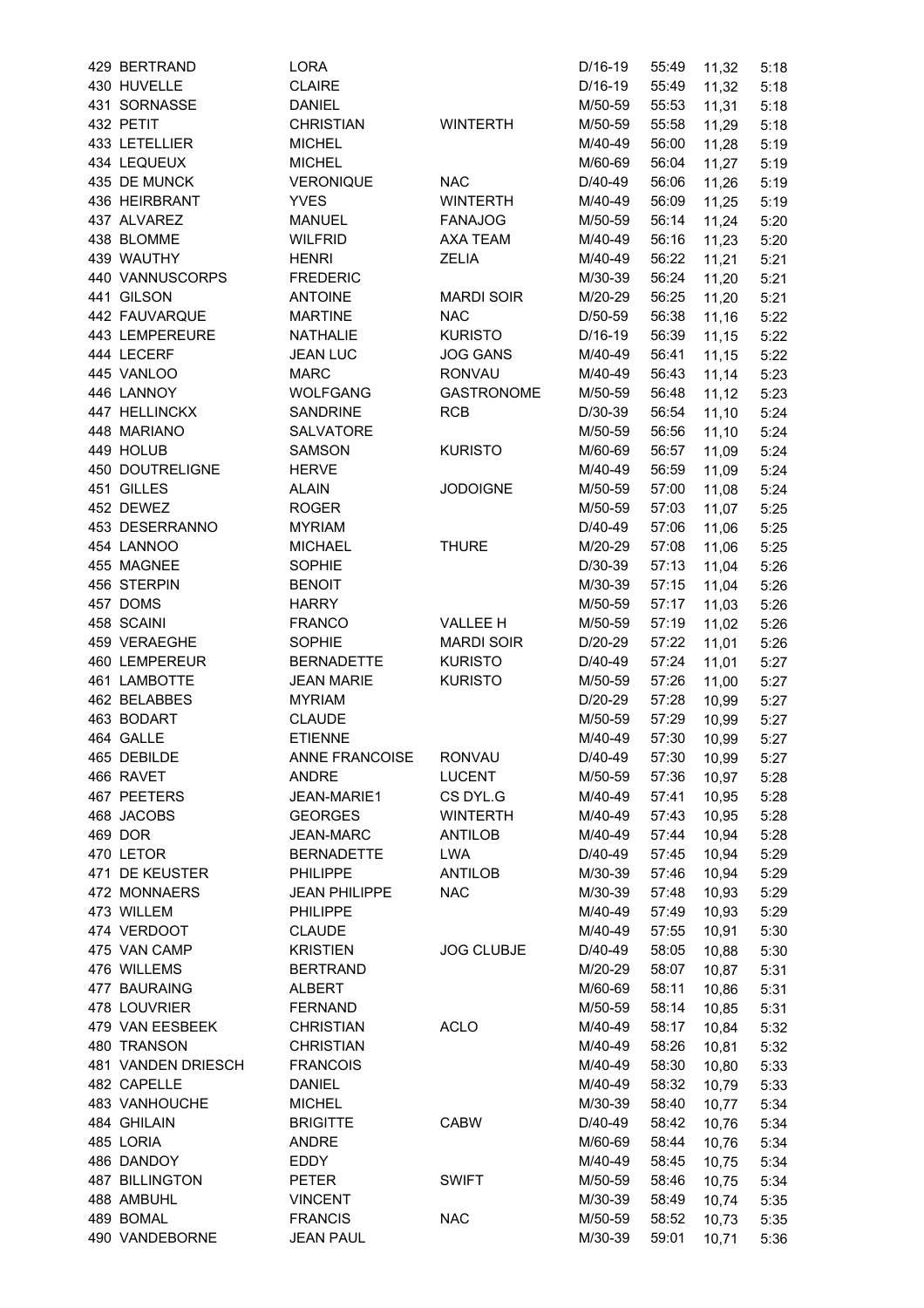| 491 MALVOZ           | JEAN-REMY         | <b>ESM</b>         | M/50-59                          | 59:02         | 10,70 | 5:36 |
|----------------------|-------------------|--------------------|----------------------------------|---------------|-------|------|
| 492 GURNING          | <b>EDWARD</b>     |                    | M/30-39                          | 59:04         | 10,70 | 5:36 |
| 493 VAN DEN KERKHOVE | <b>SASKIA</b>     |                    | D/30-39                          | 59:06         | 10,69 | 5:36 |
| 494 VAN DER WILT     | <b>MARTIN</b>     | <b>KURISTO</b>     | M/30-39                          | 59:07         | 10,69 | 5:36 |
| 495 DE KEYSER        | <b>OLIVIER</b>    |                    | M/20-29                          | 59:08         | 10,68 | 5:36 |
| 496 LARNO            | <b>GILBERT</b>    | <b>JOKA</b>        | M/60-69                          | 59:13         | 10,67 | 5:37 |
| 497 SCAILLET         | PIERRE-LEON       |                    | M/40-49                          | 59:20         | 10,65 | 5:38 |
| 498 DELAFONTAINE     | <b>CHRISTIAN</b>  | <b>NAC</b>         | M/50-59                          | 59:23         | 10,64 | 5:38 |
| 499 RUELLE           | <b>GERARD</b>     |                    | M/40-49                          | 59:29         | 10,62 | 5:38 |
| 500 DE MOREAU        | <b>DIDIER</b>     |                    | M/50-59                          | 59:30         | 10,62 | 5:39 |
| 501 FERNANDEZ        | <b>DOLORES</b>    | ZELIA              | D/50-59                          | 59:32         | 10,61 | 5:39 |
| 502 MARIEN           | JEAN-LUC          | <b>JOG GANS</b>    | M/40-49                          | 59:35         | 10,60 | 5:39 |
| 503 DEFEIJTER        | <b>JACQUELINE</b> | <b>TBL</b>         | D/40-49                          | 59:39         | 10,59 | 5:39 |
| 504 LACROIX          | <b>MICHELE</b>    | <b>NAC</b>         | D/40-49                          | 59:40         | 10,59 | 5:39 |
| 505 WILMOTTE         | <b>ALAIN</b>      |                    | M/20-29                          | 59:41         | 10,59 | 5:40 |
| 506 WILMOTTE         | PHIIPPE           |                    | M/20-29                          | 59:53         | 10,55 | 5:41 |
| 507 RATTI            | <b>MARUSCA</b>    | <b>NAC</b>         | D/40-49                          | 59:53         | 10,55 | 5:41 |
| 508 GRANDA           | <b>MARTHE</b>     | <b>RCB</b>         | D/50-59                          | 59:55         | 10,54 | 5:41 |
| 509 MORENO           | <b>JOSE</b>       |                    | M/50-59                          | 59:56         | 10,54 | 5:41 |
| 510 SIMONS           | <b>BENOIT</b>     | PARA CL            | M/50-59                          | 1:00:04 10,52 |       | 5:42 |
| 511 VERMEULEN        | <b>FREDDY</b>     | <b>NAC</b>         | M/60-69                          | 1:00:06 10,51 |       | 5:42 |
| 512 SONET            | <b>RENAUD</b>     | <b>CABW</b>        | M/20-29                          | 1:00:10 10,50 |       | 5:43 |
| 513 THYOUX           | <b>PHILIPPE</b>   |                    | M/40-49                          | 1:00:19 10,47 |       | 5:44 |
| 514 VAN DAMME        | <b>MARC</b>       |                    | M/30-39                          | 1:00:20 10,47 |       | 5:44 |
| 515 DUFRAING         | <b>TOM</b>        |                    | M/30-39                          | 1:00:21 10,47 |       | 5:44 |
| 516 VAN DEN EEDE     | <b>PIERRE</b>     |                    | M/40-49                          | 1:00:22 10,47 |       | 5:44 |
| 517 PAULUS           | <b>MARC</b>       | <b>ACP</b>         | M/40-49                          | 1:00:24 10,46 |       | 5:44 |
| 518 BRICHET          | <b>ALBERT</b>     | <b>JCCS</b>        | $M/70$ &+                        | 1:00:34 10,43 |       | 5:45 |
| 519 PARMENTIER       | <b>ANNICK</b>     | LDLV               | D/40-49                          | 1:01:01 10,35 |       | 5:48 |
| 520 BINNARD          | <b>JOHAN</b>      | <b>SPIRID L</b>    | M/40-49                          | 1:01:08 10,33 |       | 5:48 |
| 521 BARRAS           | PHILIPPE          |                    | M/40-49                          | 1:01:11 10,33 |       | 5:49 |
| 522 VANKERKHOVEN     | <b>DANIELLE</b>   | <b>NAC</b>         | D/40-49                          | 1:01:12 10,32 |       |      |
| 523 DE CEUSTER       | LINDA             |                    | D/40-49                          | 1:01:15 10,32 |       | 5:49 |
| 524 BOSIK            | <b>GUISLAIN</b>   |                    | M/50-59                          | 1:01:26 10,28 |       | 5:49 |
| 525 MYAUX            | <b>GEORGES</b>    |                    | M/50-59                          | 1:01:27 10,28 |       | 5:50 |
| 526 DI TRAPANI       | SALVATORE         | LDLV<br><b>BJB</b> |                                  | 1:01:27 10,28 |       | 5:50 |
| 527 ZANELLA          | <b>NATALE</b>     | <b>VALLEE H</b>    | M/30-39<br>M/60-69 1:01:29 10,28 |               |       | 5:50 |
|                      |                   |                    |                                  |               |       | 5:50 |
| 528 MELOU            | <b>DIDIER</b>     |                    | M/40-49                          | 1:01:30 10,27 |       | 5:50 |
| 529 MATHIEU          | <b>ROGER</b>      |                    | M/50-59                          | 1:01:31 10,27 |       | 5:51 |
| 530 SIMON            | <b>PATRICK</b>    |                    | M/40-49                          | 1:01:33 10,26 |       | 5:51 |
| 531 DEVUE            | <b>PHILIPPE</b>   | <b>ANTILOB</b>     | M/40-49                          | 1:01:39 10,25 |       | 5:51 |
| 532 DUBOIS           | <b>JEAN</b>       | <b>JOG GANS</b>    | M/40-49                          | 1:01:43 10,24 |       | 5:52 |
| 533 KAUFMANN         | <b>ALAIN</b>      |                    | M/50-59                          | 1:01:56 10,20 |       | 5:53 |
| 534 PALERMO          | SALVATORE         |                    | M/30-39                          | 1:01:57 10,20 |       | 5:53 |
| 535 BALLARINI        | <b>GIANNI</b>     | ESM                | M/60-69                          | 1:01:59 10,19 |       | 5:53 |
| 536 SANDERSON        | <b>VIVIANE</b>    | <b>JOG GAST</b>    | D/50-59                          | 1:02:04 10,18 |       | 5:54 |
| 537 TEMMERMAN        | <b>GEORGES</b>    | KKH                | M/70 &+                          | 1:02:07 10,17 |       | 5:54 |
| 538 ALVAREZ BLANCO   | <b>SANDRINE</b>   | JET                | D/16-19                          | 1:02:18 10,14 |       | 5:55 |
| 539 NUEMAN           | <b>PHILIPPE</b>   | JET                | M/30-39                          | 1:02:18 10,14 |       | 5:55 |
| 540 BARE             | <b>GEORGES</b>    | <b>SABCA</b>       | M/50-59                          | 1:02:25 10,12 |       | 5:56 |
| 541 BEGHIN           | <b>PHILIPPE</b>   | <b>ACLO</b>        | M/40-49                          | 1:02:28 10,11 |       | 5:56 |
| 542 FREDERICKX       | DANIEL            |                    | M/50-59                          | 1:02:30 10,11 |       | 5:56 |
| 543 SEL              | <b>RICHARD</b>    |                    | M/60-69                          | 1:02:33 10,10 |       | 5:56 |
| 544 VERDECCHIN       | <b>BRUNO</b>      |                    | M/50-59                          | 1:02:35 10,10 |       | 5:57 |
| 545 VIERSET          | <b>HUBERT</b>     | <b>JAMES</b>       | M/60-69                          | 1:02:44 10,07 |       | 5:57 |
| 546 VANWINDEN        | <b>MARC</b>       | <b>JOG GAST</b>    | M/50-59                          | 1:02:48 10,06 |       | 5:58 |
| 547 BAILLY           | <b>PHILIPPE</b>   | <b>RIWA</b>        | M/50-59                          | 1:02:52 10,05 |       | 5:58 |
| 548 BAPTISTA         | <b>HELENA</b>     |                    | M/40-49                          | 1:02:56 10,04 |       | 5:59 |
| 549 VAN AKKER        | <b>ROGER</b>      | <b>CSF</b>         | M/50-59                          | 1:02:58 10,03 |       | 5:59 |
| 550 DESMET           | JEAN-YVES         | LDLV               | M/30-39                          | 1:03:05 10,02 |       | 5:59 |
| 551 VAN GOSSUM       | <b>LUC</b>        | A.F                | M/50-59                          | 1:03:06 10,01 |       | 6:00 |
| 552 DE LAEVER        | <b>CHRISTIAN</b>  | LA HOUSS           | M/50-59                          | 1:03:06       | 10,01 | 6:00 |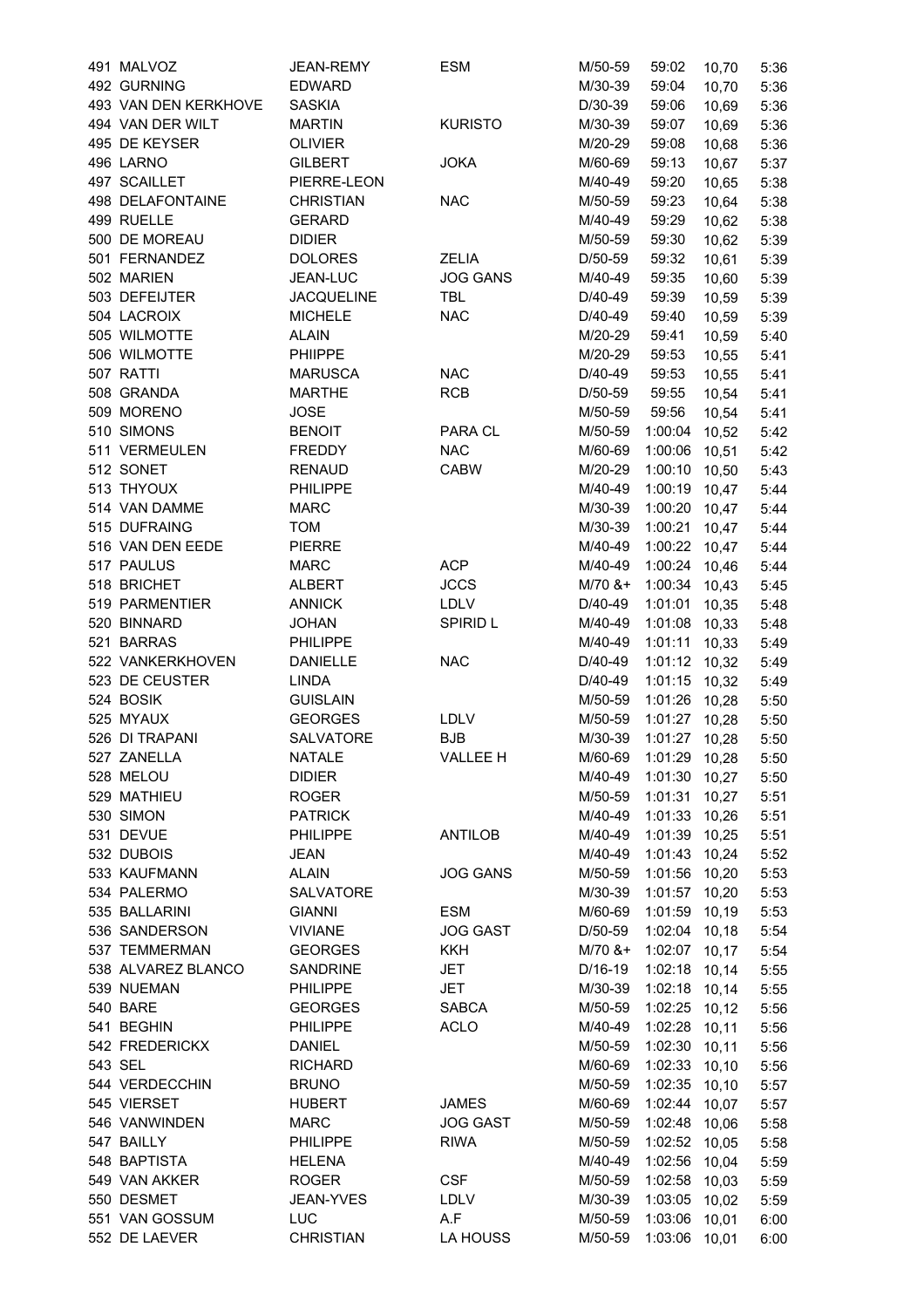| 553 LEFAIBLE    | <b>DIANE</b>        | <b>JOG BEER</b>   | D/30-39              | 1:03:11      | 10,00 | 6:00 |
|-----------------|---------------------|-------------------|----------------------|--------------|-------|------|
| 554 SEGGIO      | <b>PINO</b>         | <b>NAC</b>        | M/50-59              | 1:03:17      | 9,98  | 6:01 |
| 555 DESSY       | <b>JULES</b>        |                   | M/50-59              | 1:03:19      | 9,98  | 6:01 |
| 556 DELAYE      | <b>MICHEL</b>       |                   | M/30-39              | 1:03:23      | 9,97  | 6:01 |
| 557 MUNIZ       | <b>DULCE</b>        |                   | D/50-59              | 1:03:42      | 9,92  | 6:03 |
| 558 VERHOEVEN   | LEA                 | <b>JOG CLUBJE</b> | D/50-59              | 1:03:47      | 9,91  | 6:03 |
| 559 CYPERS      | <b>NIKA</b>         | <b>JOG CLUBJE</b> | D/20-29              | 1:03:47      | 9,91  | 6:03 |
| 560 COPPE       | <b>STEPHANE</b>     |                   | M/40-49              | 1:03:48      | 9,90  | 6:04 |
| 561 IKAZBAN     | ABDESSAMAD -SAID    |                   | M/30-39              | 1:04:07      | 9,85  | 6:05 |
| 562 CIBIEN      | <b>JOSE</b>         |                   | M/50-59              | 1:04:08      | 9,85  | 6:05 |
| 563 VIAENE      | CHANTAL             | <b>NAC</b>        | D/30-39              | 1:04:22      | 9,82  | 6:07 |
| 564 MALBRECQ    | <b>MARC</b>         |                   | M/30-39              | 1:04:25      | 9,81  | 6:07 |
| 565 PALUMBO     | <b>MARIA</b>        | <b>KURISTO</b>    | D/50-59              | 1:04:26      | 9,81  | 6:07 |
| 566 FLORENTEN   | <b>MARIE JEANNE</b> | VALLEE H          | D/50-59              | 1:04:37      | 9,78  | 6:08 |
| 567 BEECKMANS   | <b>JEAN-PIERRE</b>  | <b>GASTRONOME</b> | M/50-59              | 1:04:38      | 9,78  | 6:08 |
| 568 BARBIER     | <b>ROSE</b>         |                   | $D/60$ &+            |              |       | 6:09 |
| 569 REITER      |                     |                   |                      | 1:04:44      | 9,76  |      |
| 570 COULON      | <b>ANDRE</b>        | <b>ANTILOB</b>    | M/50-59              | 1:04:45      | 9,76  | 6:09 |
|                 | <b>DIDIER</b>       |                   | M/30-39              | 1:05:07      | 9,70  | 6:11 |
| 571 CARVAILLO   | <b>ALAIN</b>        | CS DYL.G          | M/40-49              | 1:05:17      | 9,68  | 6:12 |
| 572 BERWART     | <b>GEORGES</b>      |                   | M/50-59              | 1:05:18      | 9,68  | 6:12 |
| 573 ROEKAERTS   | <b>PIETER</b>       |                   | M/60-69              | 1:05:30      | 9,65  | 6:13 |
| 574 BOTILDE     | <b>KARIN</b>        |                   | D/30-39              | 1:05:32      | 9,64  | 6:13 |
| 575 DELANOIS    | <b>NADINE</b>       | VALLEE H          | $D/60$ &+            | 1:05:33      | 9,64  | 6:14 |
| 576 BLONDEL     | MARIE JEANNE        | <b>LA THURE</b>   | D/40-49              | 1:05:38      | 9,63  | 6:14 |
| 577 REDANT      | <b>ANNETTE</b>      |                   | D/40-49              | 1:05:45      | 9,61  | 6:15 |
| 578 LEDUC       | <b>SEBASTIEN</b>    |                   | M/16-19              | 1:05:55      | 9,58  | 6:16 |
| 579 DUBOIS      | <b>MARC</b>         |                   | M/30-39              | 1:05:58      | 9,58  | 6:16 |
| 580 PLASMAN     | <b>MARIE PAULE</b>  | VALLEE H          | D/50-59              | 1:06:04      | 9,56  | 6:16 |
| 581 DELHOVE     | <b>LAURENT</b>      |                   | M/20-29              | 1:06:09      | 9,55  | 6:17 |
| 582 ETIENNE     | <b>DOMINIQUE</b>    |                   | D/40-49              | 1:06:24      | 9,52  | 6:18 |
| 583 FABRY       | <b>LAURENCE</b>     |                   | D/20-29              | 1:06:25      | 9,51  | 6:18 |
| 584 KENNIN      | <b>HUGO</b>         | SP ZOUTLEEUW      | M/40-49              | 1:06:26      | 9,51  | 6:19 |
| 585 DEBELDER    | <b>JOSEPH</b>       | <b>VALLEE H</b>   | $M/70$ &+            | 1:06:26      | 9,51  | 6:19 |
| 586 VAST        | <b>NICOLE</b>       | <b>ASBTD</b>      | D/40-49              | 1:07:23      | 9,38  | 6:24 |
| 587 JOSPIN      | <b>MARTINE</b>      |                   | D/20-29              | 1:07:24      | 9,37  | 6:24 |
| 588 LEMMENS     | <b>RITA</b>         | <b>JOG CLUBJE</b> | D/40-49              | 1:07:31      | 9,36  | 6:25 |
| 589 MICHIELS    | <b>MARIA</b>        | <b>DCLA</b>       | D/40-49 1:07:32 9,36 |              |       | 6:25 |
| 590 MORTIER     | <b>MAURICE</b>      |                   | M/50-59              | 1:07:58 9,30 |       | 6:27 |
| 591 MESSE       | <b>VIRGINIE</b>     |                   | D/20-29              | 1:08:15 9,26 |       | 6:29 |
| 592 DECLERCK    | <b>VIRGINIE</b>     | <b>NAC</b>        | D/16-19              | 1:08:45      | 9,19  | 6:32 |
| 593 SCHUMACKER  | <b>MURIEL</b>       |                   | D/30-39              | 1:09:11      | 9,13  | 6:34 |
| 594 CORNET      | <b>GENEVIEVE</b>    |                   | D/30-39              | 1:09:35      | 9,08  | 6:36 |
| 595 COULON      | <b>JEAN MARIE</b>   | <b>SMASH</b>      | M/50-59              | 1:09:43      | 9,06  | 6:37 |
| 596 GAUQUIER    | <b>JEAN PIERRE</b>  |                   | M/40-49              | 1:09:59      | 9,03  | 6:39 |
| 597 DEVOGELAERE | AMELIE              | <b>CEPAL</b>      | D/16-19              | 1:10:08      | 9,01  | 6:40 |
| 598 BROWET      | <b>BERNARD</b>      |                   | M/40-49              | 1:10:18      | 8,99  | 6:41 |
| 599 DURY        | <b>ROBERT</b>       |                   | M/40-49              | 1:10:20      | 8,98  | 6:41 |
| 600 CASTOLDI    | <b>PIETRO</b>       |                   | M/60-69              | 1:10:24      | 8,97  | 6:41 |
| 601 FRANCOIS    | MARCEL              | <b>JODOIGNE</b>   | $M/70$ &+            | 1:10:42      | 8,94  | 6:43 |
| 602 ENGLANDER   | MICHAEL             |                   | M/50-59              | 1:10:52      | 8,92  | 6:44 |
| 603 DELESTIENNE | <b>GAETANE</b>      | <b>NAC</b>        | D/40-49              | 1:10:57      | 8,90  | 6:44 |
| 604 DECLERCK    | <b>MAGALI</b>       |                   | D/16-19              | 1:11:06      | 8,89  | 6:45 |
| 605 BEBE        | <b>ARLETTE</b>      | <b>RCB</b>        | $D/60$ &+            | 1:11:06      | 8,89  | 6:45 |
| 606 BEBE        | <b>JANICK</b>       |                   | D/30-39              | 1:11:14      | 8,87  |      |
| 607 CLAPUYT     | <b>FABIENNE</b>     |                   | D/40-49              | 1:11:14      | 8,87  | 6:46 |
| 608 CRABBE      |                     |                   |                      |              |       | 6:46 |
| 609 DI RUPO     | <b>FRANZ</b>        | <b>JODOIGNE</b>   | M/50-59              | 1:11:33      | 8,83  | 6:48 |
|                 | <b>ERIC</b>         | <b>NAC</b>        | M/30-39              | 1:11:35      | 8,83  | 6:48 |
| 610 DEHAYE      | ANNE                |                   | D/30-39              | 1:11:46      | 8,80  | 6:49 |
| 611 BROGNIEZ    | <b>AURORE</b>       | LA MULE           | D/40-49              | 1:13:03      | 8,65  | 6:56 |
| 612 BARBEZ      | <b>FRANCOIS</b>     |                   | M/30-39              | 1:13:15      | 8,63  | 6:57 |
| 613 HENIN       | <b>YVON</b>         | <b>ASBTD</b>      | M/40-49              | 1:14:54      | 8,44  | 7:07 |
| 614 LAMBERT     | <b>VERONIQUE</b>    | <b>GSKFUNCLUB</b> | D/30-39              | 1:15:20      | 8,39  | 7:09 |